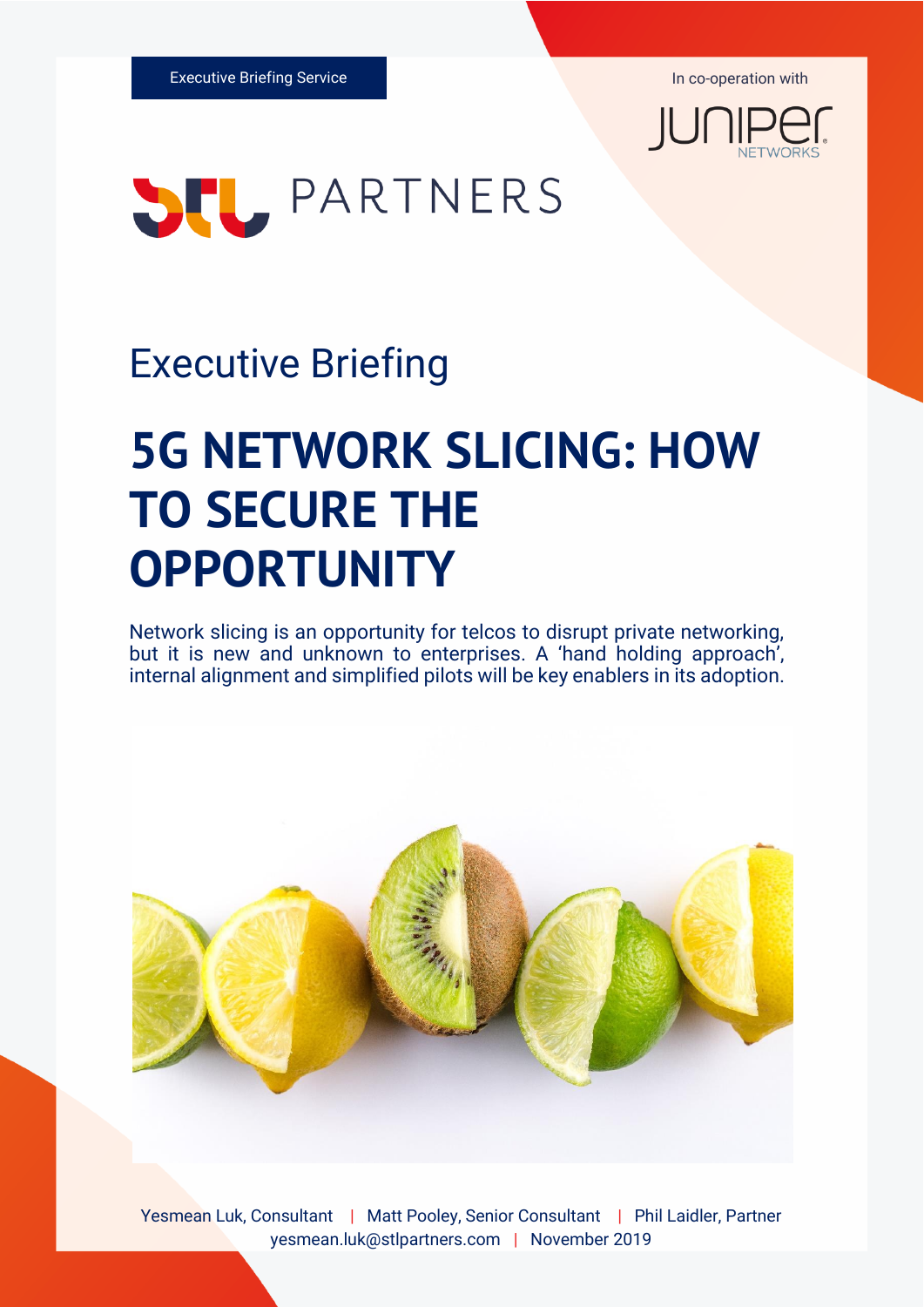## **Preface**

The document has been prepared by independent research firm STL Partners, and is commissioned by Juniper Networks. It is based on STL Partners' continuous research programme into the future telecoms operator and how to get there.

Mentions or allusions to companies or products in this document are intended as illustrations of market evolution and are not intended as endorsements or product/service recommendations.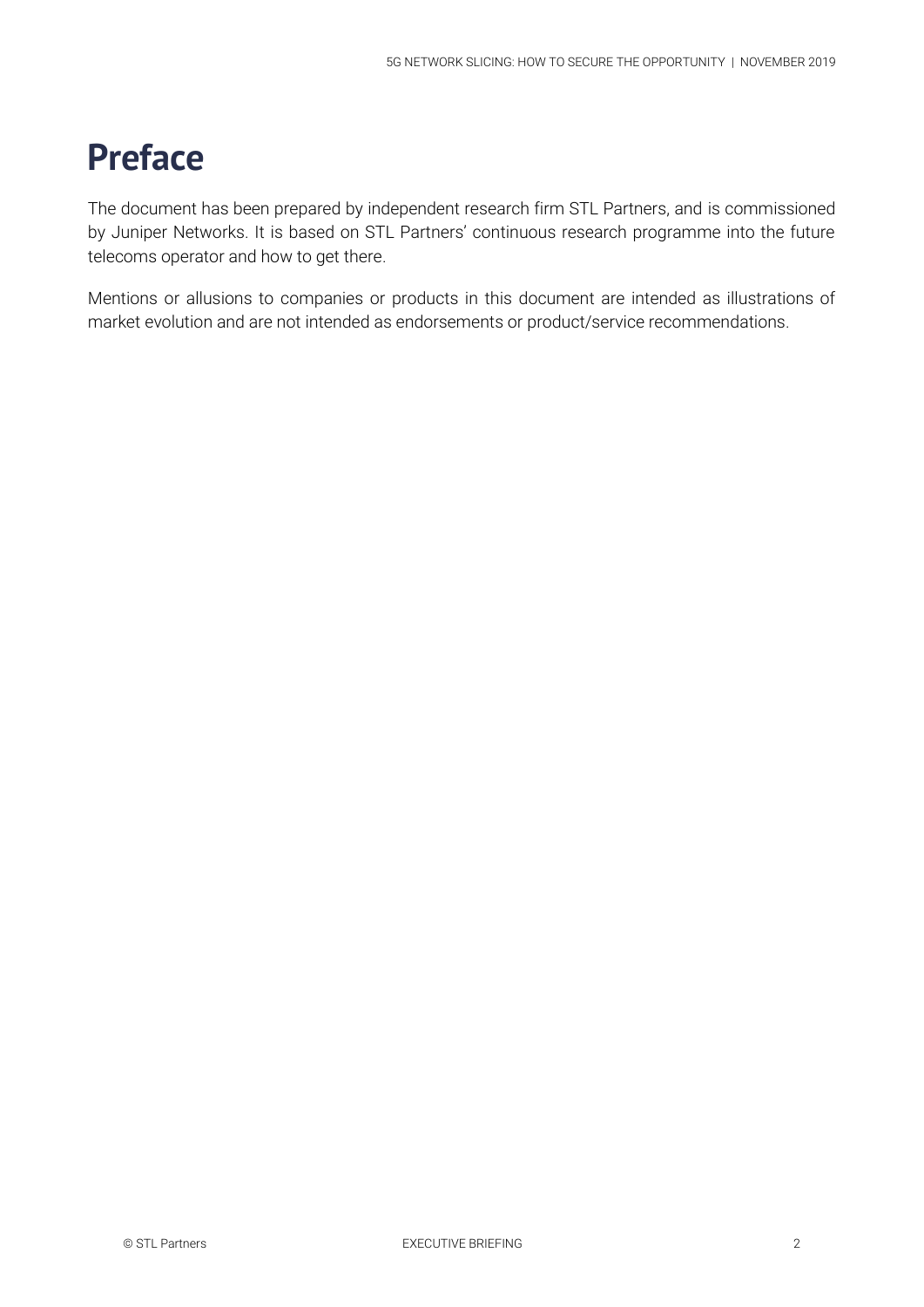## **Executive summary**

#### Slicing and 5G: not quite real… yet

Network slicing has been touted as an integral part of the 5G opportunity. One highly anticipated aspect of 5G is that it will be built on virtualised infrastructure. Network functions will run as software in datacentres, rather than on dedicated appliances as in the past. This will mean that operators can deploy and make changes to functions with far greater flexibility than ever before. It also offers the promise of enabling multiple logical end-to-end networks - each intended to meet specific needs – to be "spun-up", operated and retired as required, over the same shared hardware. This capability is the essence of network slicing. In particular, it has been suggested as a mechanism for telcos to provide a new breed of managed networking services to enterprise customers.

The technology of network slicing is not quite a reality today. It is being tested in labs, though its application depends on a full 5G network core which doesn't yet exist commercially anywhere. But assuming the technology can be made to work, is there actually a market for it?

#### Do enterprises really want to buy a network slice?

We found that as slicing is still very new as a concept it is largely unheard of by many enterprises. Indeed, many telcos still aren't entirely sure how to think about slicing and how it will work in practice. Clearly, these gaps need to be addressed.

Beyond that, we found that if telcos plan to leverage network slicing as an enterprise offering, they must first address concerns that enterprises express on network slicing when it's explained to them, particularly around **security**. For telcos, much of the value of network slicing comes from the potential cost savings and efficiency of hosting services on common public infrastructure, but enterprises often voice concerns about privacy and security on public networks. We believe that much of this concern is unfounded: many are unaware that the whole point of slicing is to tailor public networks to bespoke enterprise needs – whether that is much higher security standards, or greater reliability through isolation.

#### Building sound foundations

To move slicing forward, the telecoms industry should agree on standards or at least guidelines that will ensure the technology works and is resilient and secure. These include:

- defining "isolation" this has been widely discussed as crucial for ensuring the performances of individual slices is not affected by intentional or unintentional events and actions, but there isn't technical consensus on how to achieve it
- agreement on the required level of baseline security, for example around authentication protocols and encryption algorithms
- clarity on the roles of telcos and vendors in orchestration and management of slices.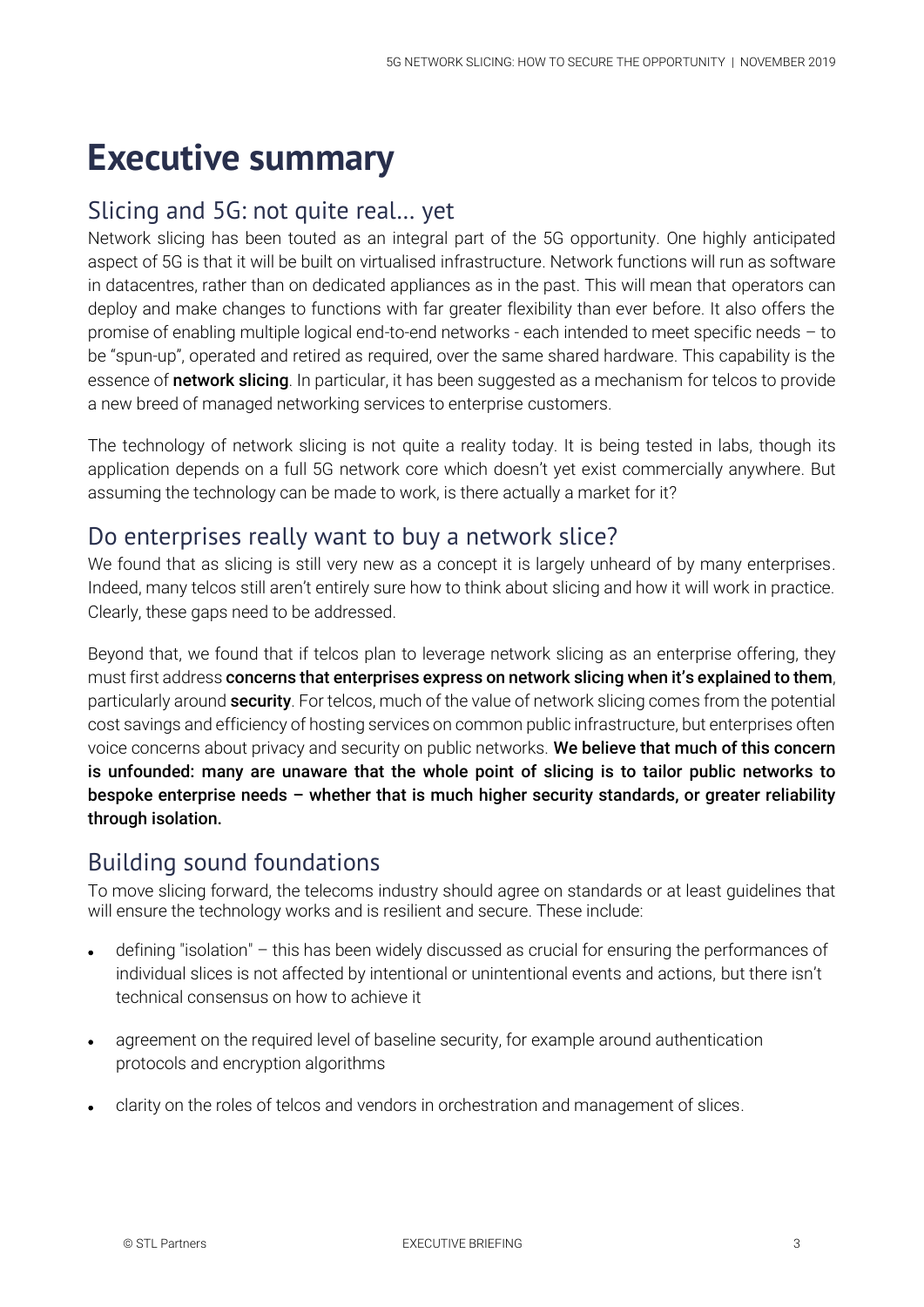Defining these standards and how they will be met is important to building enterprise trust because slices will only be as secure and reliable as the lowest common denominator.

#### Preparing for slicing

Telcos who are considering slicing as an enabler for enterprise networking services should:

#### 1. Make network slicing part of the private networking services menu.

- In order to directly address some of the concerns that enterprises have around security and reliability, network slicing should be positioned as a delivery mechanism for private networking services. This creates the expectations of using dedicated resources. This should not only be about how network slicing is positioned externally to customers but should also shape how telcos organise themselves internally.
- Figure out how network slicing is internally defined and what the proposition looks like before going to enterprise customers. Rather than selling a network slice, sell a private networking solution enabled by network slicing that addresses enterprises' business needs and problems. There will be a period of transition, but this will help drive adoption because what enterprises really want is an affordable private network, not what technology is used to deliver it.

#### 2. Be open with enterprise customers and address concerns head-on.

- Acknowledge the potential risks of network slicing and be prepared to communicate openly and show that these risks have been addressed and are being proactively managed. This will help to build trust and confidence with customers.
- Work closely with enterprise customers to understand their needs. Telcos need to adopt a 'hand holding' co-creation approach with customers to help them better understand network slicing and work with them to provide the level of comfort they seek. This requires a strong understanding of enterprise customers' business problems and requirements. This will require different skillset and types of conversations with customers.

#### 3. Don't wait for maturity to start testing.

- The transition to fully-fledged network slicing doesn't have to wait for when 5G is ready. Pilot simplified implementations of network slicing with existing technology for internal use ahead of commercial roll-out. Deploying slicing for internal use will build more experience and provide an opportunity to learn and iron out any problems or details.
- With these pilots, telcos can work with existing friendly enterprise customers and co-create tailored solutions and these can be upgraded to fully-fledged network slicing when 5G networks are ready.

Although network slicing is still in development, because it takes a while for new ideas to take hold in the market, telcos should start the groundwork now. Because of long investment cycles and steep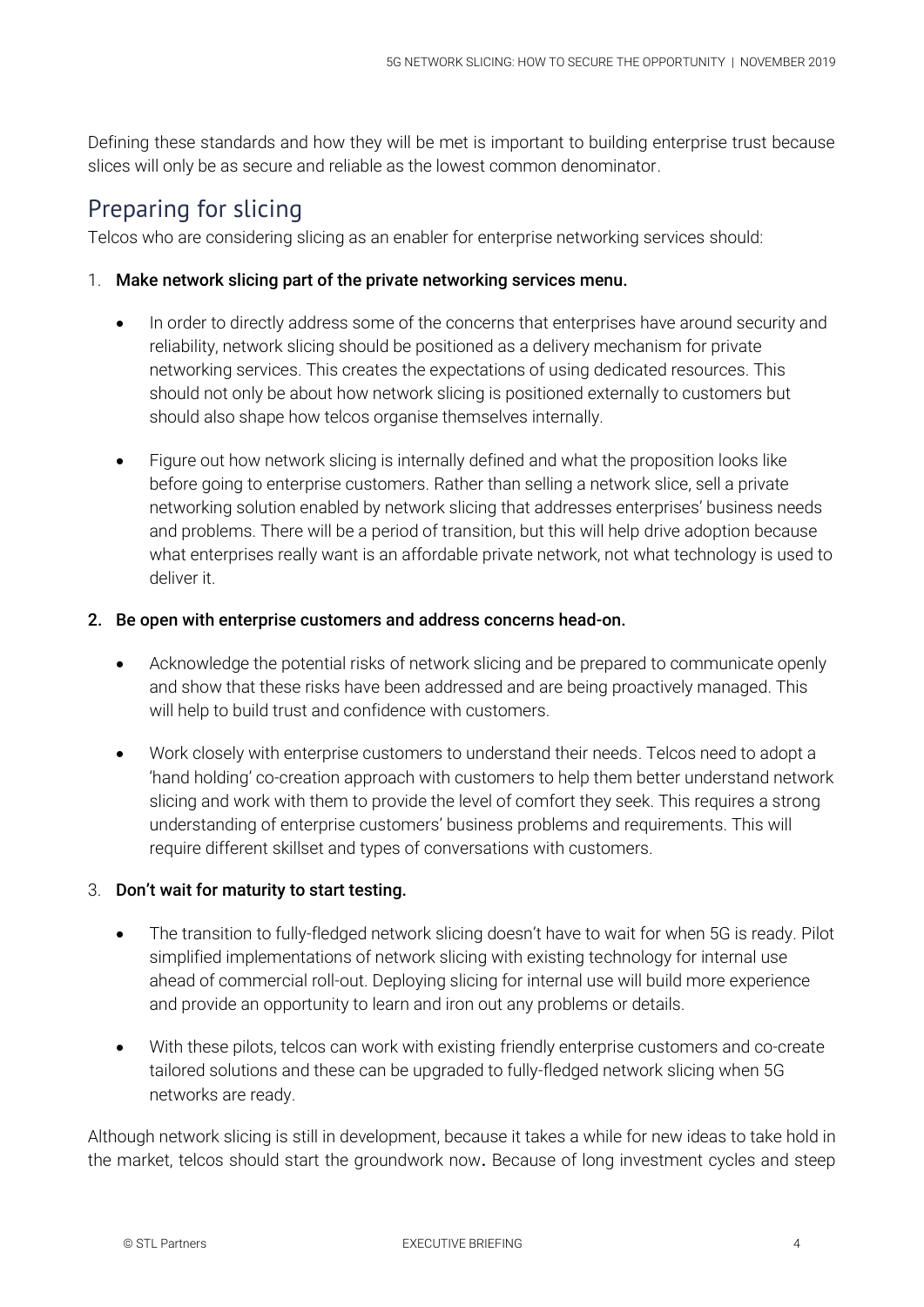learning curves for enterprises, telcos should start working more closely with enterprise customers immediately to not only understand their needs, but to build trust and confidence for when fullyfledged network slicing technology is ready.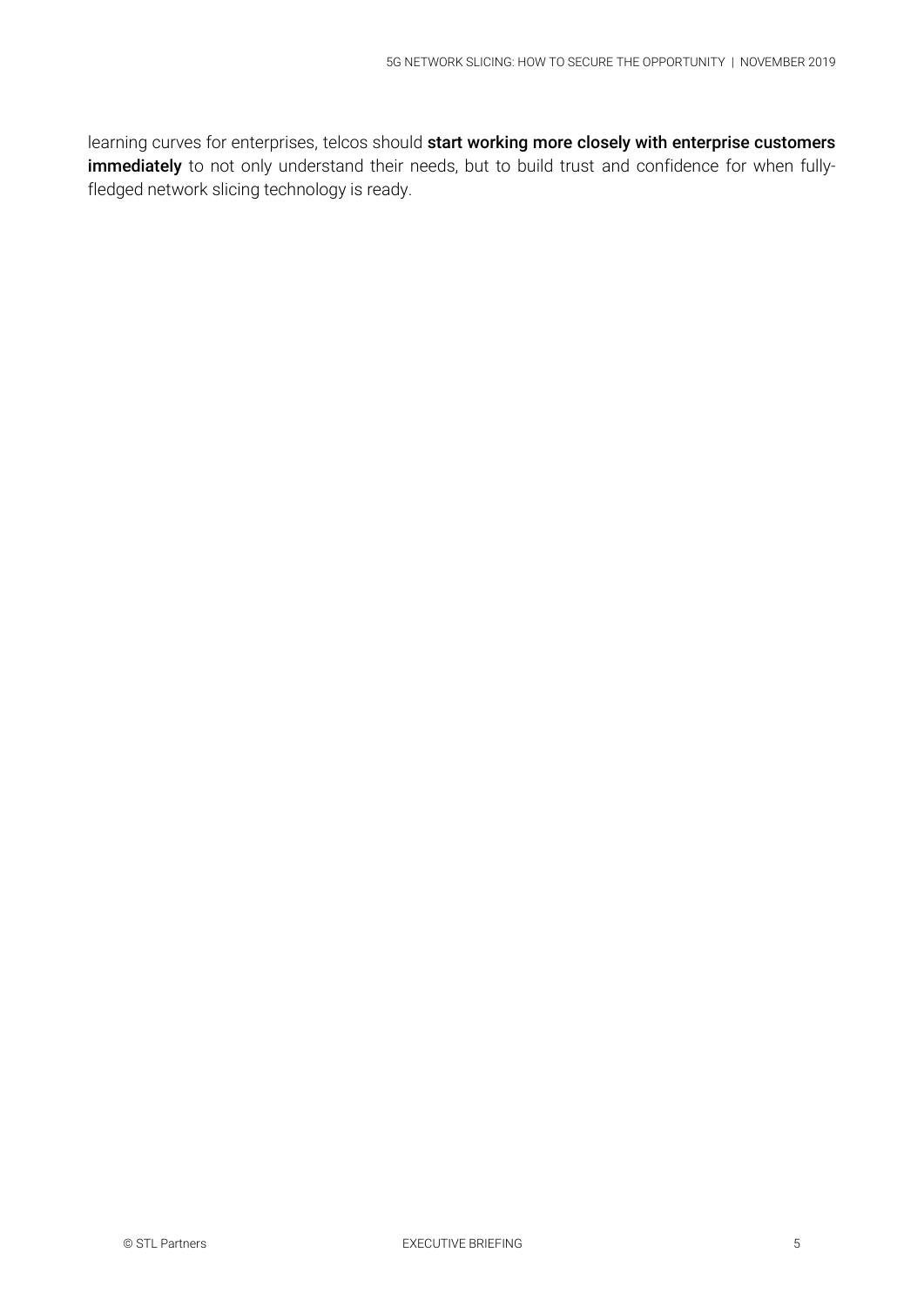## **Table of Contents**

| Enterprise security concerns with network slicing are rooted in the fear of the new and unknown15      |  |
|--------------------------------------------------------------------------------------------------------|--|
|                                                                                                        |  |
|                                                                                                        |  |
|                                                                                                        |  |
| Security concerns will slow adoption if not addressed early and transparently20                        |  |
| Concerns and misconceptions can be addressed through better awareness and understanding20              |  |
| As a result, enterprises project concerns about public networks' limitations onto slicing 21           |  |
| The way that network slicing is designed actually enhances security, and there are additional          |  |
| Telcos must act early and work more closely with customers to drive slicing adoption 26                |  |
|                                                                                                        |  |
| Organise and align internally on what network slicing is and where it fits internally before           |  |
| Engage in an open dialogue with enterprise customers and directly address any concerns via a           |  |
| Don't wait for maturity to start testing and rolling out pilots to support the transition and learning |  |
|                                                                                                        |  |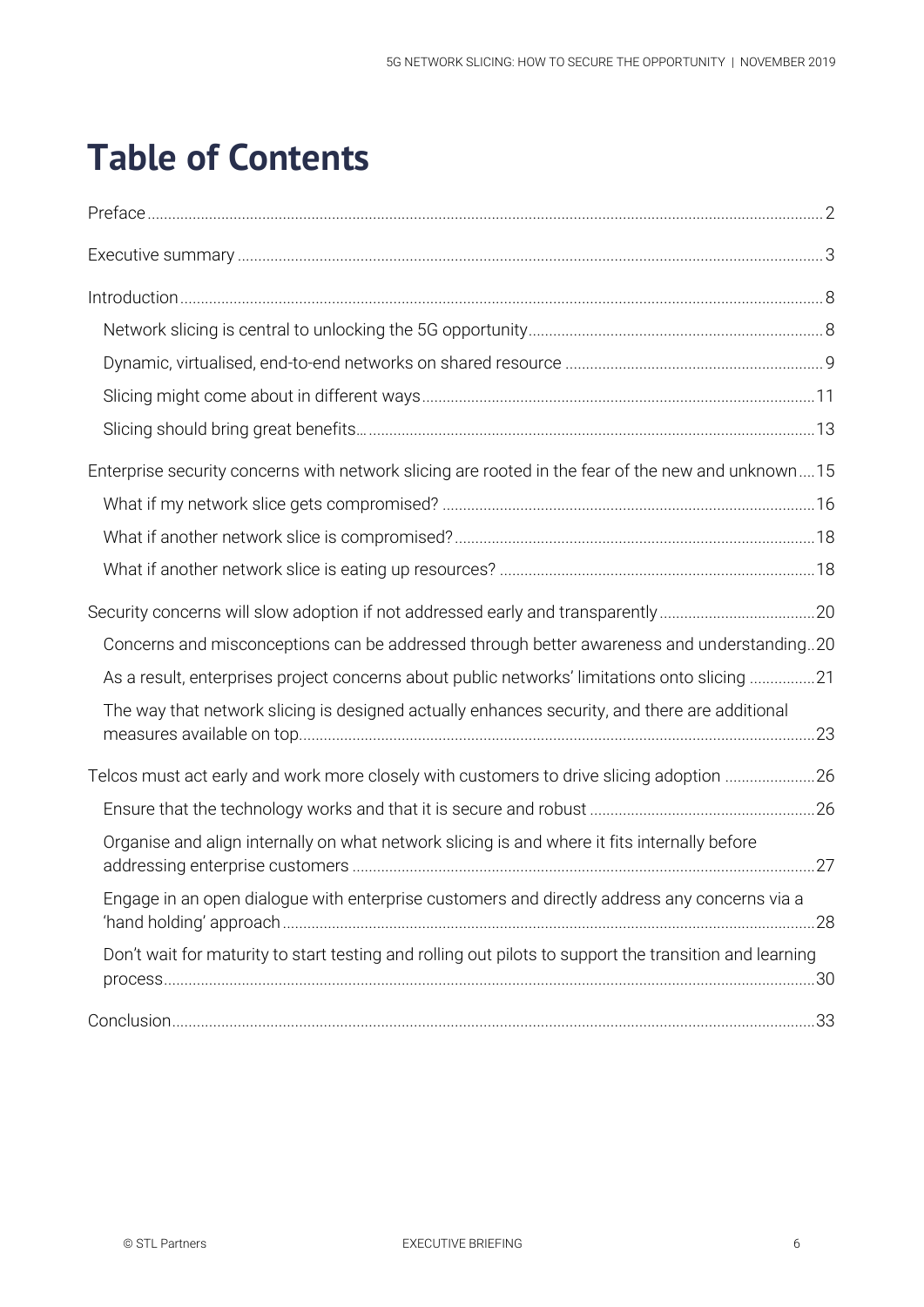## **Table of Figures**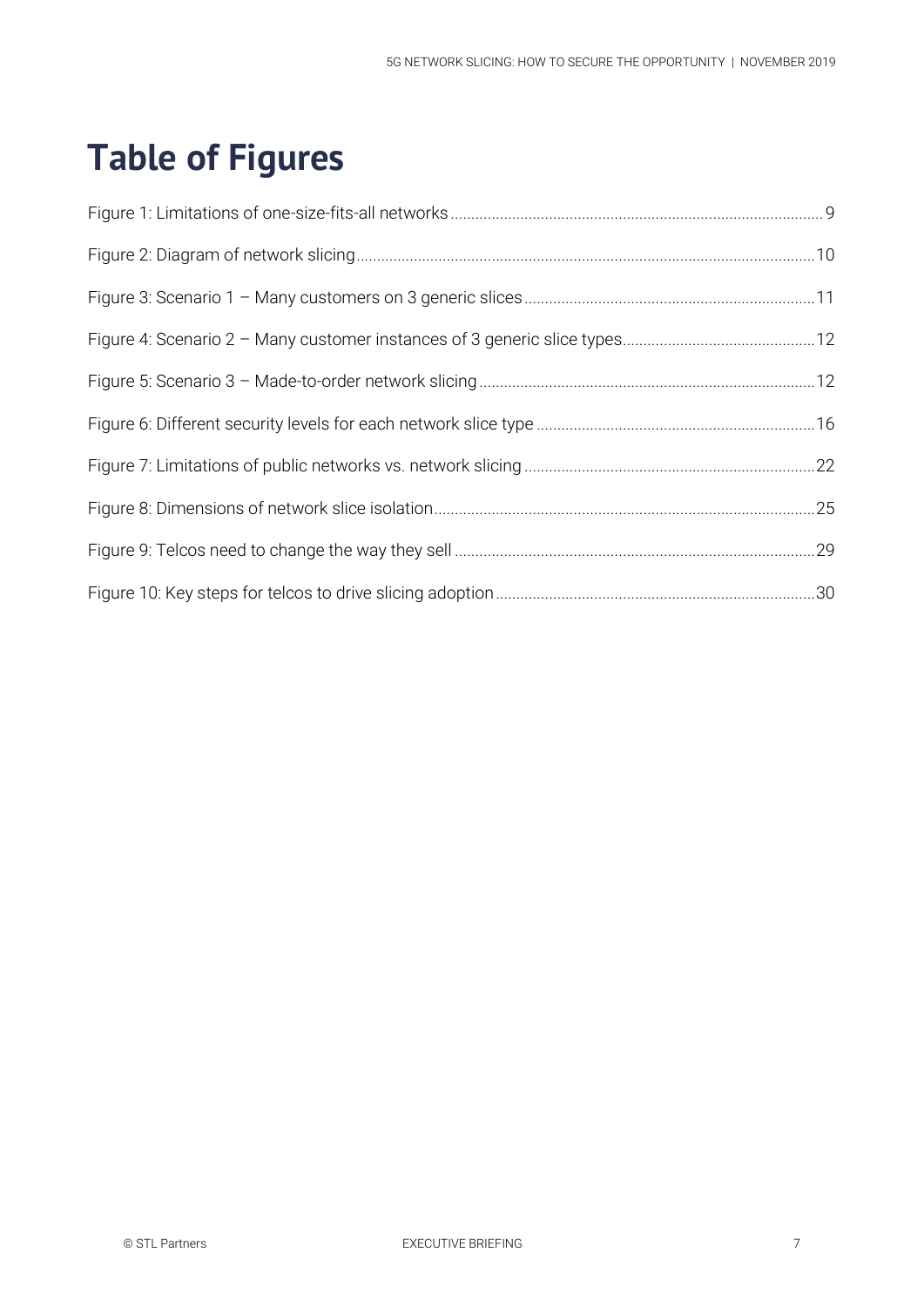## **Introduction**

## Network slicing is central to unlocking the 5G opportunity

There has understandably been a lot of talk and hype about 5G in the telecoms industry. It promises to bring greater speeds, lower latency, greater capacity, ultra-reliability, greater flexibility in the network operations and more. It also pledges to support high device densities and to enable new services, new business and operational models as well as new vertical opportunities.

Given that the rollout of 5G networks is expected to involve a significant investment of hundreds of billions of dollars, there is a need to look at how it might address new business opportunities that previous generations of cellular networks could not. Many, including us<sup>1</sup>, have argued that the consumer business case for 5G is limited, and that the enterprise segment is likely to represent the greater opportunity.

One highly anticipated aspect of 5G is that it will be built on virtualised infrastructure. Network functions will run as software in datacentres, rather than on dedicated appliances as in the past. This will mean that operators can deploy and make changes to functions with far greater flexibility than ever before. It also offers the promise of enabling multiple logical end-to-end networks - each intended to meet specific needs – to be "spun-up", operated and retired as required, over the same shared hardware. Traditionally, achieving such a multi-service outcome would have required building dedicated stand-alone networks, which was rarely a viable proposition. This capability is the essence of network slicing.

This report will explore the concept of network slicing and what it means for enterprise customers. It will have a particular focus on one aspect of network slicing through the enterprise perspective, that being security. The first section will cover how we define network slicing whilst the second will dive into what the enterprise security-related concerns are. We will then assess the implications of these concerns in the third section, before identifying ways that telcos can address these concerns in order to accelerate the adoption of network slicing.

Our findings in this report are informed by a wider STL Partners research programme that STL Partners has conducted with telcos and enterprises across several verticals, including transport, defence, utilities, logistics and smart cities.

<sup>1</sup> [STL Partners report: 5G: 'Just another G' –](https://stlpartners.com/research/5g-just-another-g-yet-a-catalyst-of-change/) yet a catalyst of change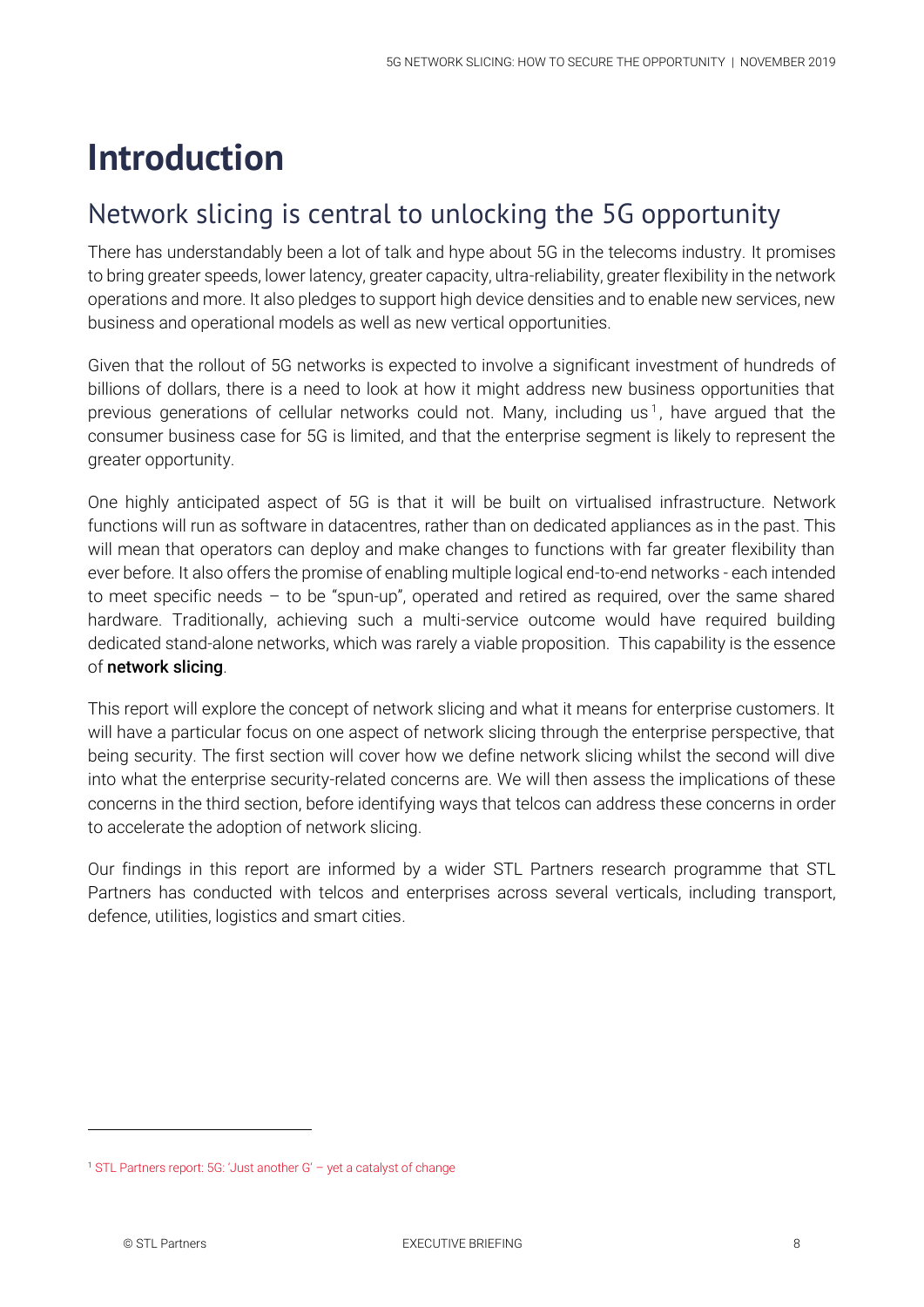## Dynamic, virtualised, end-to-end networks on shared resource

In previous publications<sup>2</sup>, we have defined network slicing as "a mechanism to create and dynamically manage logical functionally-discrete end-to-end networks over common physical infrastructure".

Until now, public mobile networks have been built on the principle that all connected devices communicate using the same physical infrastructure (access network, core functions, etc.) as everything else. The operator rolls out a "one-size-fits-all" network which is designed to cover a small set of well-defined use cases (primarily voice calls, SMS and consumer mobile broadband) effectively, but not much else.

This focussed approach has allowed operators to reach users across geographies quickly, while remaining cost-effective. However, it caters poorly for use-cases beyond the design specs. In an ideal world, a network that is designed to support consumer mobile broadband would look very different to a network designed to support an agricultural IoT solution, for example. In the mobile world, however, both would run over the same infrastructure – or the customer would need to deploy a private network to support niche use-cases.



#### **Figure 1: Limitations of one-size-fits-all networks**

Source: STL Partners

With 5G, this will change. 5G networks differ from previous generations in being built from the groundup on *virtualised* infrastructure. Network functions will run as software in datacentres, rather than on dedicated physical appliances as in the past. This has many advantages – not least that the operator will be able to spin-up network functions at will without the need to buy expensive bits of dedicated equipment each time. It is this functionality that allows operators to "create and manage logical

<sup>2</sup> STL Partners Report – [Network Slicing: The greatest thing since sliced bread?](https://stlpartners.com/research/network-slicing-the-greatest-thing-since-sliced-bread/)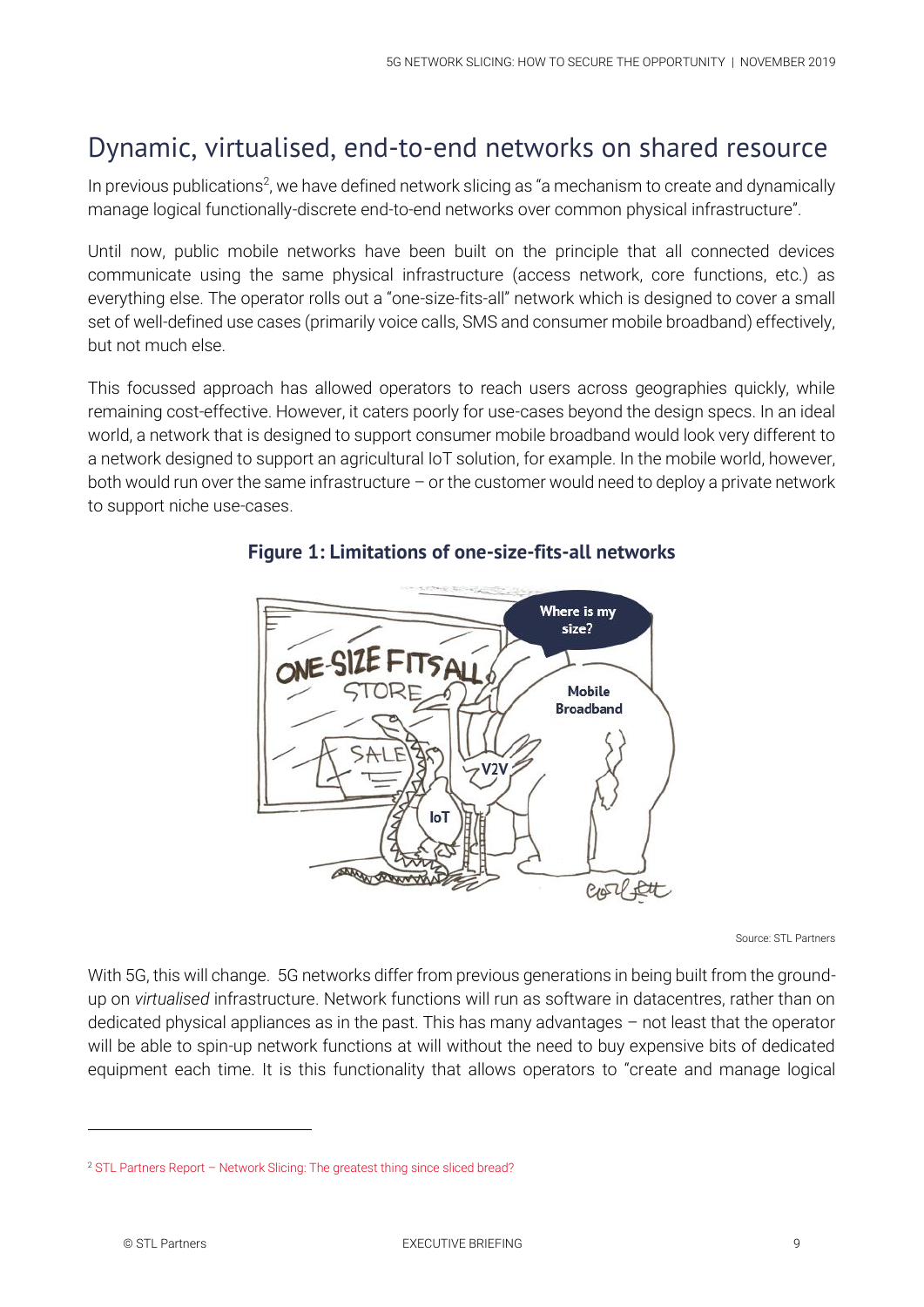functionally-discrete end-to-end networks", or in short, "network slices". [Figure 2](#page-9-0) illustrates how this might look:

<span id="page-9-0"></span>

**Figure 2: Diagram of network slicing**

Source: STL Partners

Complete end-to-end network virtualisation (as envisaged with 5G) is necessary for dynamic network slicing. However, this is only one of the many building blocks required. We anticipate the fully-fledged automated network slicing to be deployed 2-3 years after we have significant rollout and coverage of standalone 5G networks: for most countries, not before 2025.

Each end-to-end network slice has the functionality of a complete network, including specific network layer capabilities, operational parameters and network characteristics. Network slices also each have their own set of network functions and required compute, storage and networking resources to meet certain requirements. Once deployed and activated, it is known as a "network slice instance". Each slice has at least one instance, which defines the behaviour of the slice.

Network slices can each have "different requirements on functionality (e.g. priority, charging, policy control, security, and mobility), differences in performance requirements (e.g., latency, mobility, availability, reliability and data rates), or they can serve only specific users".<sup>3</sup> This means that each network slice can be designed to serve either a particular use case, purpose or even an individual customer (or "tenant"). Alternatively, each network slice can support services that have multiple tenants.

<sup>3</sup> [3GPP TS 22.261 version 15.5.0 Release 15](https://www.etsi.org/deliver/etsi_ts/122200_122299/122261/15.05.00_60/ts_122261v150500p.pdf)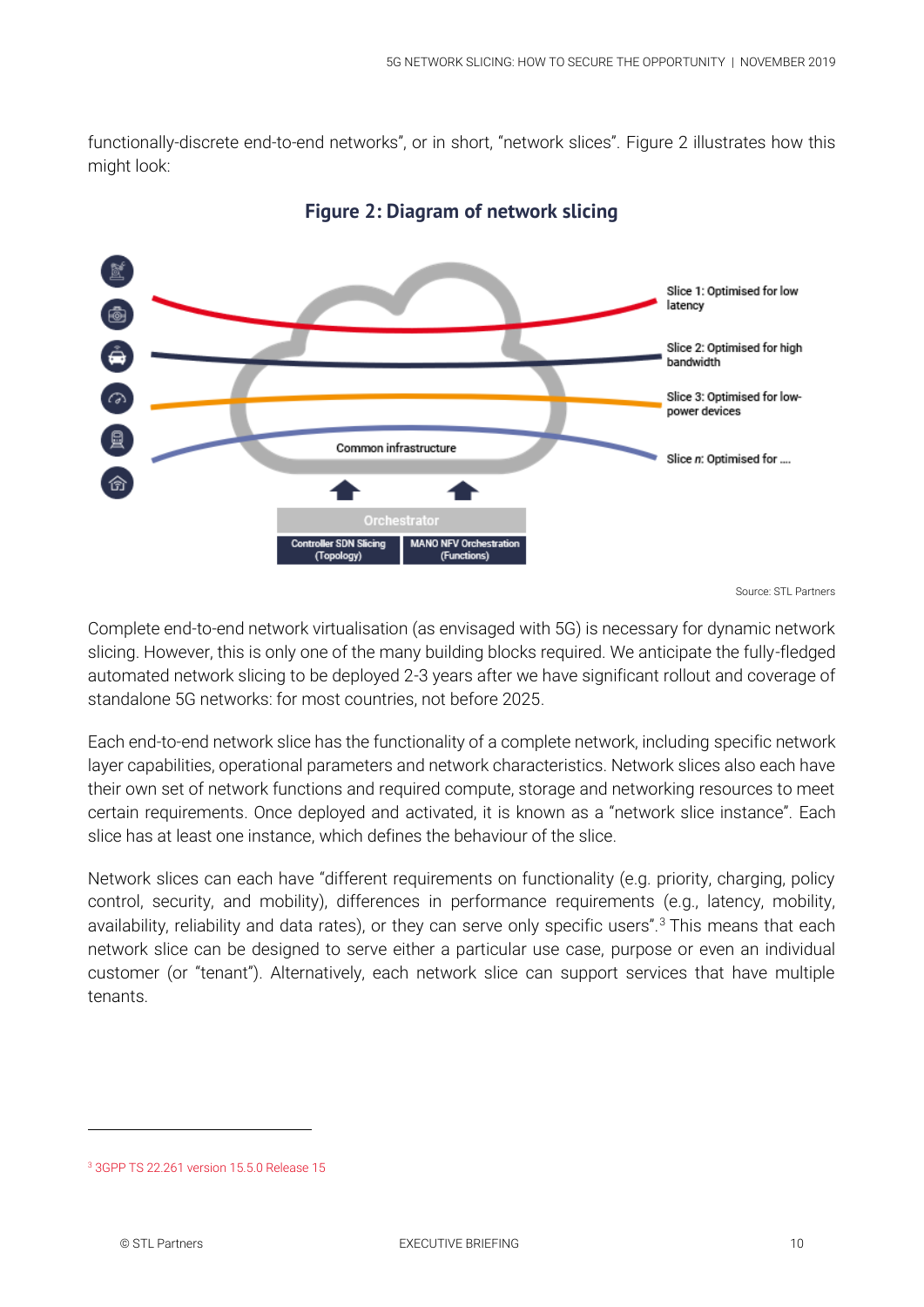### Slicing might come about in different ways

The 5G standards has been developed with three fundamental use cases in mind: enhanced mobile broadband (eMBB), ultra-reliable low latency communications (URLLC) and mass machine-type communications (mMTC).

It is quite possible that network operators could cater for these by slicing their networks into three parts, each with its own set of network functions.



**Figure 3: Scenario 1 – Many customers on 3 generic slices**

Source: STL Partners

Under this paradigm, a telco would have many customers on each network slice. Customer connections would be assigned to a given slice depending on latency, bandwidth and reliability requirements. For example, customers connecting IoT devices on a mass scale, whether it is a utilities company monitoring its smart meters or a logistics company tracking assets in a warehouse, would be using the mMTC network slice, customers with demanding latency requirements would use the URLLC slice etc.

Having only three generic services serving vastly different requirements and use cases does not quite provide the customisation or "private-feel" that network slicing promises, so instead of defining network slicing within the above scenario, this report focuses on a more forward-looking definition of network slicing that looks at a network slice as a service instance for a **single** customer (or closed user group). Below, we distinguish two different scenarios of how we see customer-specific network slicing working.

The second scenario we see is somewhat of an extension from the first scenario illustrated above. The three fundamental use cases (eMBB, URLLC, mMTC) are seen as generic network slice types, distinguished by the different service requirements. All network slice instances are based on the same network slice templates according to its use case (i.e. eMBB, URLLC, mMTC), which defines the structure, configuration and workflows for the network slice instance throughout its lifecycle<sup>4</sup>. Figure

<sup>4</sup> IETF – [Network Slicing Architecture](https://tools.ietf.org/id/draft-geng-netslices-architecture-01.html#rfc.section.2.3)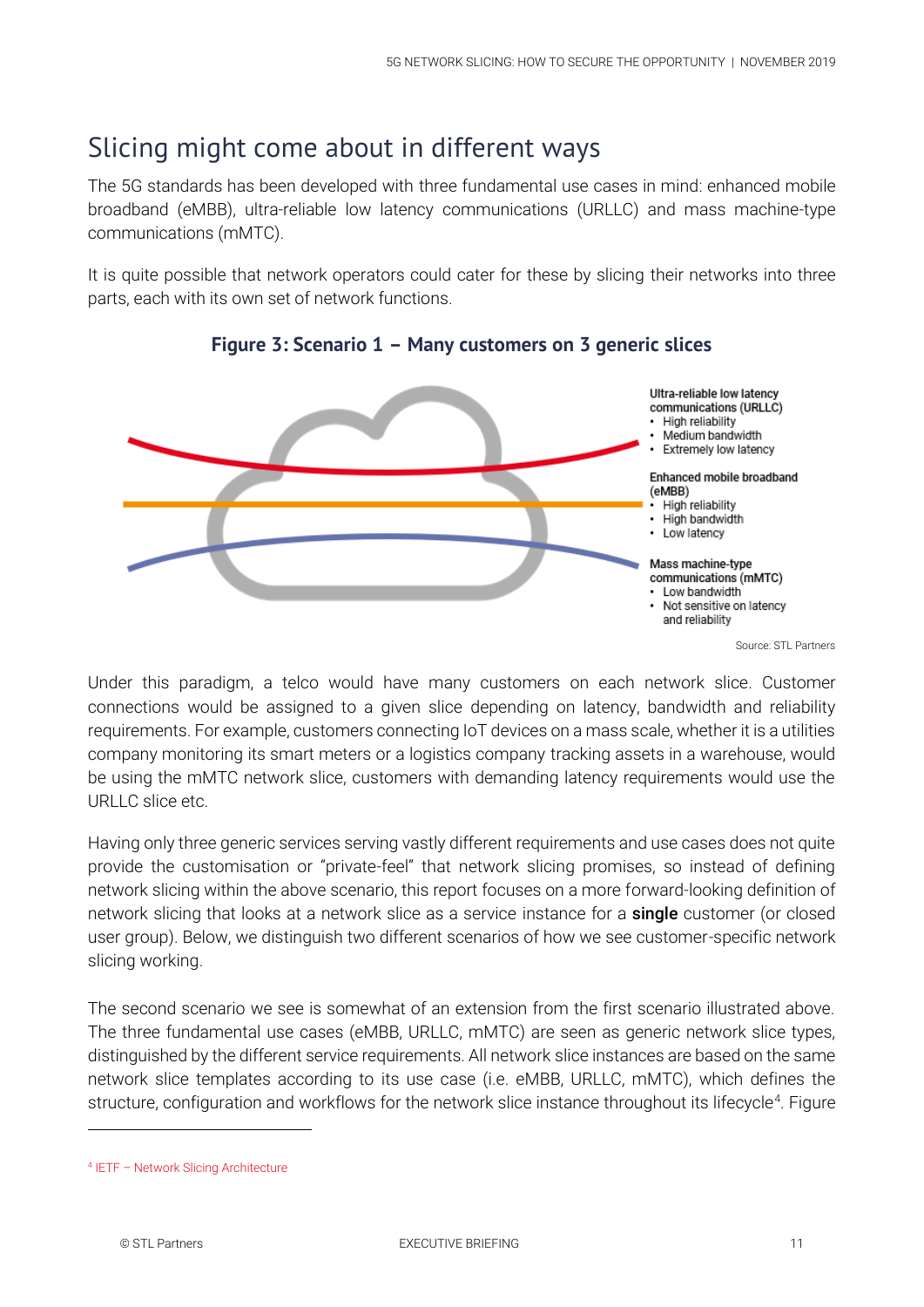4: Scenario 2 – [Many customer instances of 3 generic slice types](#page-11-0) illustrates this second scenario below:

<span id="page-11-0"></span>

**Figure 4: Scenario 2 – Many customer instances of 3 generic slice types**

Source: STL Partners

The last scenario is based on complete customisation, where telcos would spin up individual tailored slices per customer or per customer use case (see Figure 5: Scenario 3 – [Made-to-order network](#page-11-1)  [slicing\)](#page-11-1). This would be much more work-intensive for telcos, in terms of the testing and development efforts required prior to service launch of each slice. It would also require more ongoing maintenance and potentially, more sophisticated automation than the other scenarios.

<span id="page-11-1"></span>

#### **Figure 5: Scenario 3 – Made-to-order network slicing**

Source: STL Partners

It may help to think about the three network slicing scenarios using an ice cream-based analogy:

**Scenario 1:** the three fundamental services are essentially three distinct flavours of ice cream (chocolate, strawberry and vanilla); all customers are served scoops from the same tubs.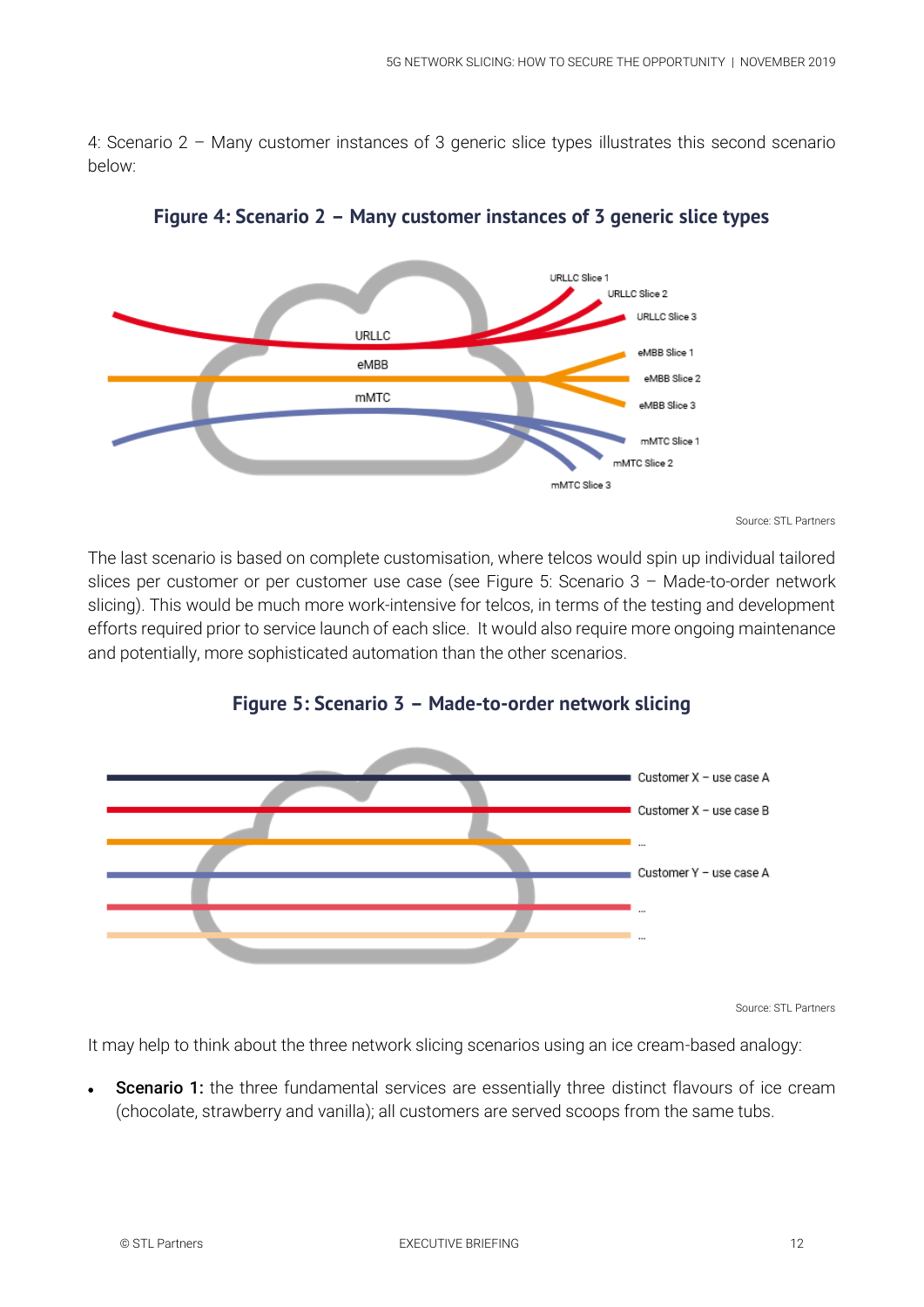- **Scenario 2:** telcos mix and prepare ice-cream flavours for customers on-demand, from a limited menu. These can be standard flavours or variations of each flavour for each customer. For instance, one customer may request chocolate. Although this has been prepared from scratch for this customer, it is essentially the same chocolate recipe enjoyed by everyone else.
- **Scenario 3:** some enterprise customers may require a particular flavour ice cream made to a specific recipe. In extreme cases, the customer may bring its own ingredients, utensils or recipes, along with instructions for the telco. If this flavour has never been mixed before, the telco is going to take longer to learn and get the recipe right and will want to charge extra for this.

Our research has focussed on potential adoption of scenarios 2 and 3.

Scenario 2 is already happening in practice. For example, Deutsche Telekom has deployed a simplified implementation of a network slice for a leading lightbulb manufacturer, Osram, using public and private LTE on one common infrastructure with the aim of moving to fully-fledged 5G network slicing in the future<sup>5</sup>.

Many operators, particularly in Europe and North America, expressed concerns regarding Scenario 3. They are, understandably, hesitant to commit to providing fully-customised slices per customer and/or per customer use case, thus potentially resulting in thousands of uniquely different slices, due to the inherent complexity in the management and orchestration at that scale.

The closest example we have seen thus far was from an MVNO that provides connectivity services specifically to the rail and transport industry. It sees itself deploying approximately 8 different network slices, some on multiple CSPs, each designed and customised to meet the specific requirements of its respective identified rail industry use case. Some examples include mission-critical voice for train conductors, remote autonomous train monitoring and assistance and digital services for passenger announcement systems or entertainment. For areas where running a private network is extremely costly and unjustifiable, for example for less busy and more rural train lines, it sees network slicing as potentially offering an improvement on public networks from LTE or other public access technologies.

## Slicing should bring great benefits…

By dramatically reducing barriers to service innovation<sup>6</sup>, network slicing has the potential to generate revenue from new services that will help justify the significant network investments that go into 5G.

First, network slicing offers the promise that it will allow operators to deploy new services quickly and cheaply with minimal disruption to existing services, to meet market and customer demands and address new opportunities. It should also enable operators to better serve a wider range of customers

1

<sup>5</sup> [Article: Telekom and OSRAM launch campus network](https://www.telekom.com/en/media/media-information/archive/telekom-and-osram-launch-campus-network-564112)

<sup>6</sup> [STL Partners report: Network slicing: the greatest thing since sliced bread](https://stlpartners.com/research/network-slicing-the-greatest-thing-since-sliced-bread/)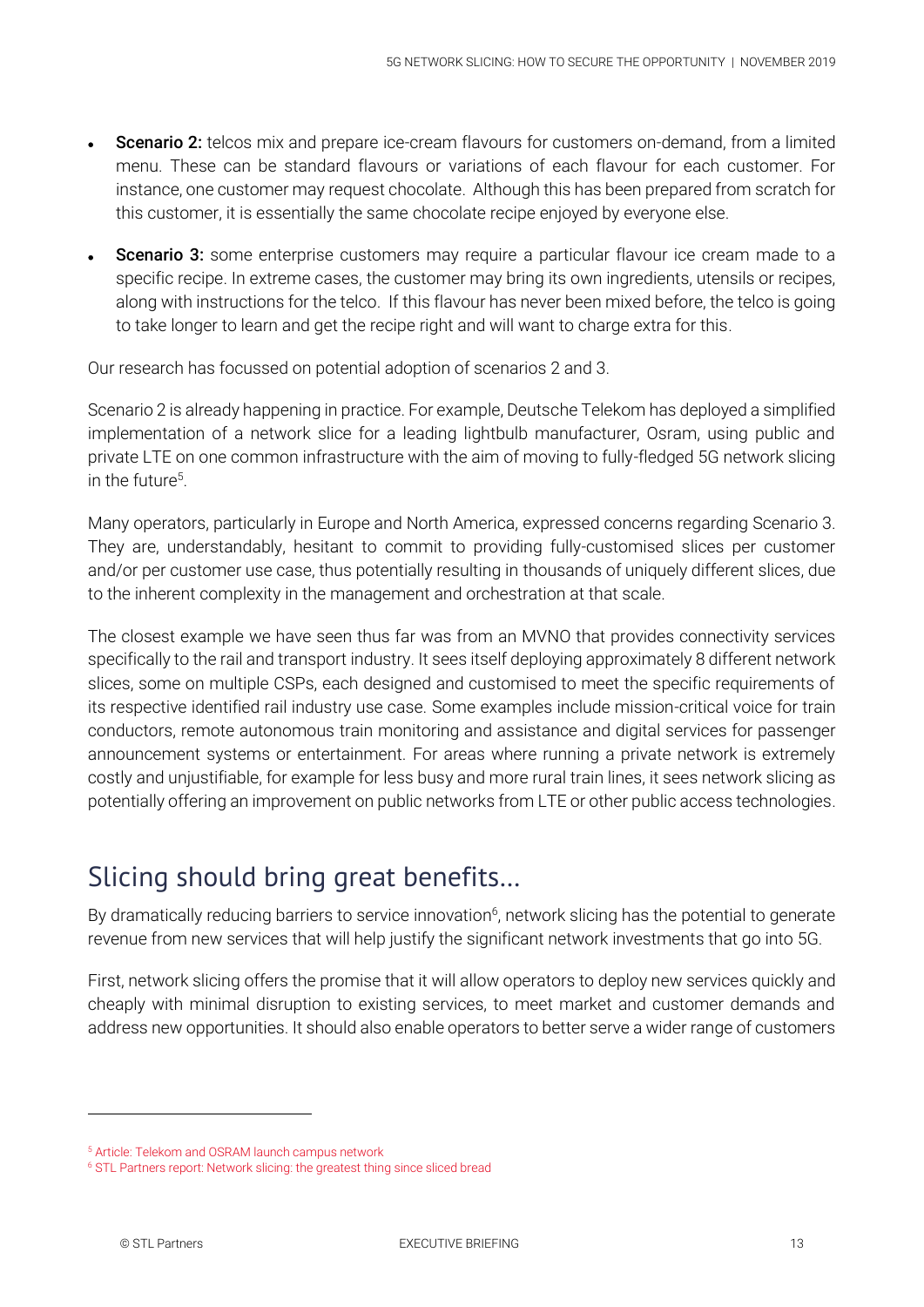and customer needs. For example, instead of having a private network, the customer could use one or more network slices that are better suited to specific connectivity requirements.

Second, by moving away from the current, static, "one size fits all", in-all-locations paradigm, service providers can cater to diverse needs in different geographies, something that was not previously available with past generations of cellular networks.

Moreover, network slicing should also both enable and require changes in operators' business and operating models in order to support and facilitate the dynamic aspect of slicing: that network slices can be "spun-up", scaled-up, scaled-down and retired when and where needed.

#### … but adoption will not be without challenges

With multiple 'networks' being created over common infrastructure, each serving different customers, applications and devices that all need to be managed; the complexity inherent in network slicing will result in various concerns over security. As with any new technology, telcos need to consider the enterprise perspective and what concerns they may have, in order to be able to anticipate and address them appropriately.

This report seeks to answer the question of whether, and to what extent, security-related concerns could be a barrier to enterprise adoption of services that could be enabled by network slicing technology. Later, we outline some strategic recommendations for telcos as to what can be done to achieve and accelerate the adoption of network slicing.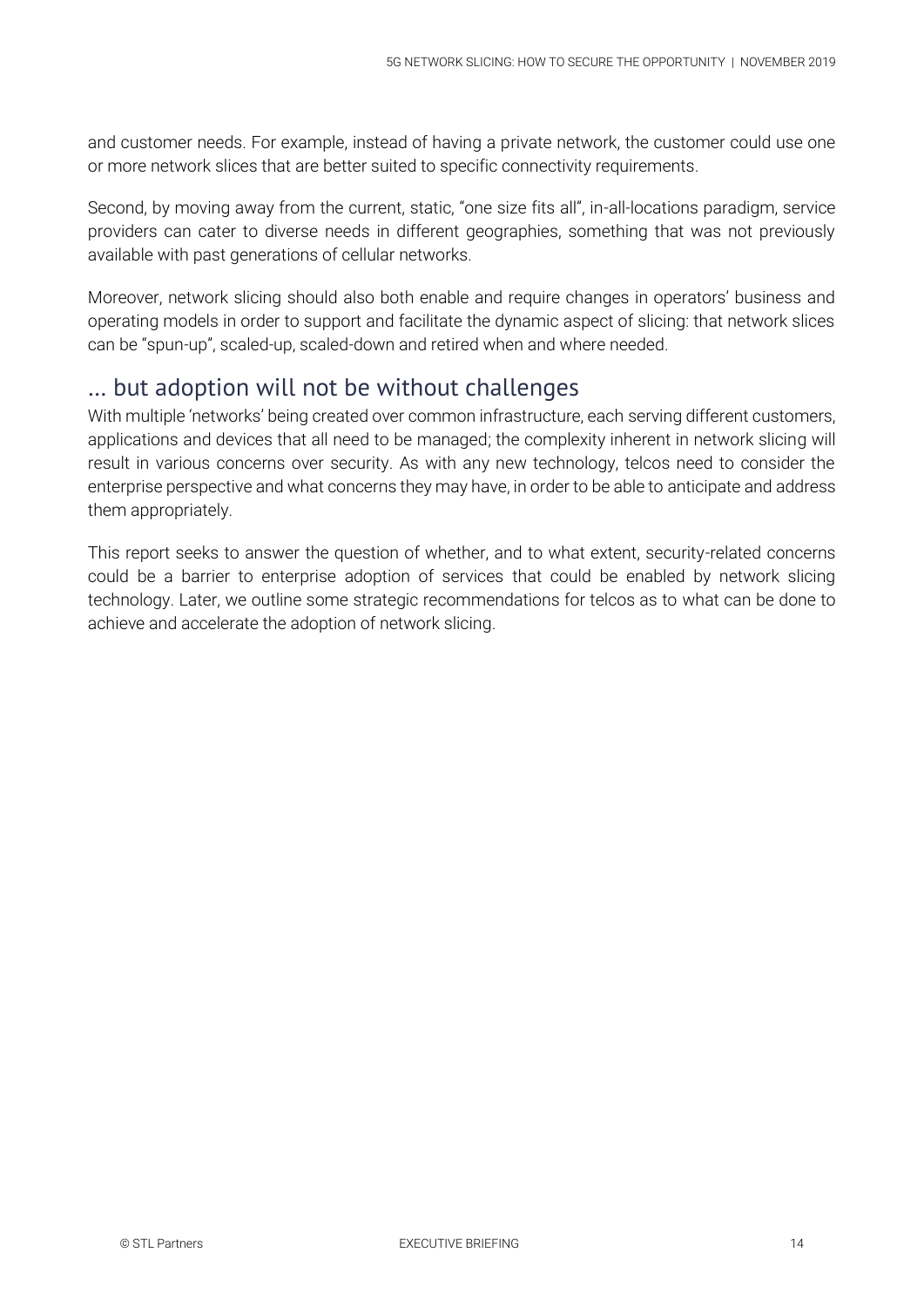## **Enterprise security concerns with network slicing are rooted in the fear of the new and unknown**

Network slicing is inherently complex. Multiple networks being created over common infrastructure, each serving different customers, use cases and devices means that management and orchestration of network slices is something that telcos are still grappling with. It not only represents a change in technology but also a shift in the way that the network lifecycle is managed, which is new and unfamiliar to telcos and their enterprise customers. Current security protocols will not necessarily be equipped to cover many of the new dimensions that network slicing brings. This new shift in the way things work will result in various enterprise security concerns. Changes in the network architecture with slicing, with multiple logical networks each having their own resources and sharing others, also poses questions of how the security architecture needs to evolve in order to address new risks.

Enterprise customers define security as not only about preventing services being compromised by intentional malicious attacks, but also about preventing service degradation or disruption due to unintentional operational or technical failures and/or negligence, unplanned breakdowns etc. Due to the interdependence of slices, even if a fault occurrence happens, it could consume resources in one slice, just like an attack would, which would affect the reliability or lifecycle of other network slices that share the same resources. Regardless of how the performance of a slice gets affected, whether it is by a malicious attack, a natural disaster, a bug or unintentional negligence, the consequences are ultimately the same. These are all, in some way, related to security. Therefore, when considering security, we need to think beyond potential intentional malicious attack but also unintentional negligence and unplanned events.

We outline three key questions that enterprises have around their security concerns, as potential tenants of network slices, below.

What if my network slice gets compromised?

What if another network slice is compromised?

What if another network slice is eating up resources?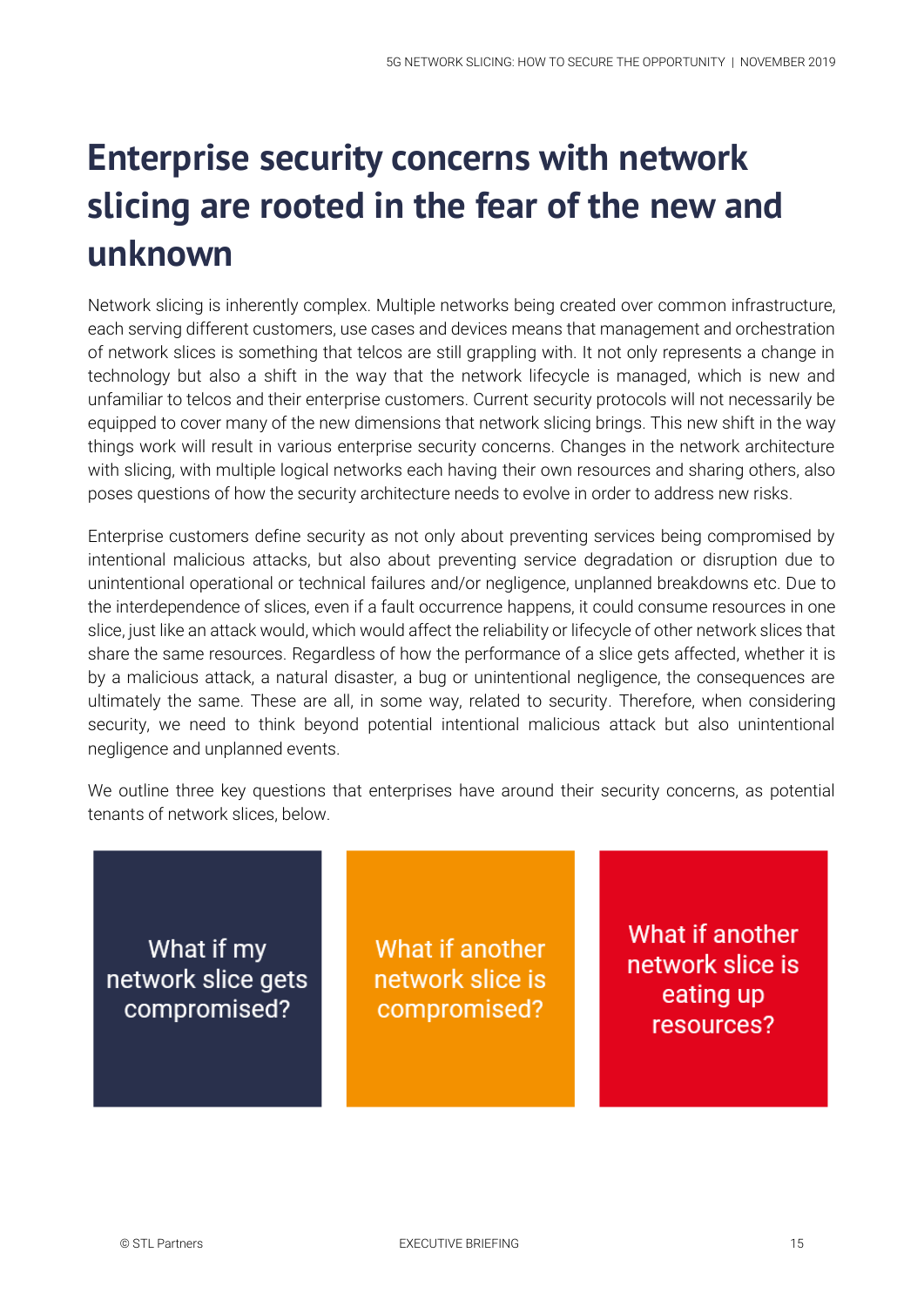### <span id="page-15-0"></span>What if my network slice gets compromised?

As tenants of a network slice, there are a number of security-related risks for enterprise customers that have been raised in our research, ranging from unauthorised access to the network slice management capabilities to varying levels of security by network slice type. Essentially these risks centre around two sub-questions: "How could my slice potentially be compromised?" and more importantly "What happens if my network slice gets compromised?". By "compromised", we mean 'the failure of a service to operate as intended due to intentional or unintentional disruption on its operation or its resources'.

One potential concern relates to the enterprise's slicing management tools and interfaces. These represent both a potential attack surface and an opportunity for unintended runaway configuration actions. Or straight incompetence. Network slicing provides enterprise customers the choice of being able to manage their own instances of a network slice, a function known as the network slice management (NSM). A network slice manager will have the ability and responsibility to create, manage and terminate network slice instances, either manually or through integration with other systems. There is the risk of impersonation attacks. In the scenario where attackers impersonate the NSM or where other unauthorised users are able to gain access to the APIs for NSM, whether intentionally or unintentionally, they could potentially compromise a critical network function, cause interruptions or terminate a slice and thus affect services running on the slice.

Another security-related concern is around different levels of security controls between slices. Consider the three fundamental scenarios identified for 5G network slicing (eMBB, URLLC, mMTC), these network slice types have different characteristics in terms of availability, latency requirements, throughput type etc. in order to serve different use cases (see Figure 6: [Different security levels for](#page-15-0)  [each network slice type](#page-15-0) below).

|              | Key priority for slice type                          | <b>Implications on security</b>                                                                                                                    |
|--------------|------------------------------------------------------|----------------------------------------------------------------------------------------------------------------------------------------------------|
| eMBB         | Enhanced connectivity with higher<br>capacity        | <b>Enhanced security mechanisms</b><br>currently used for LTE                                                                                      |
| <b>URLLC</b> | <b>Extremely high reliability and low</b><br>latency | Robust security mechanisms to<br>provide reliability, stringent<br>authentication protocols, cryptographic<br>algorithms and credential management |
| <b>mMTC</b>  | Prolonged device battery life                        | Constrained security protocols - needs<br>quicker and less frequent<br>authentication protocols, lightweight<br>cryptographic algorithms           |

#### **Figure 6: Different security levels for each network slice type**

Source: STL Partners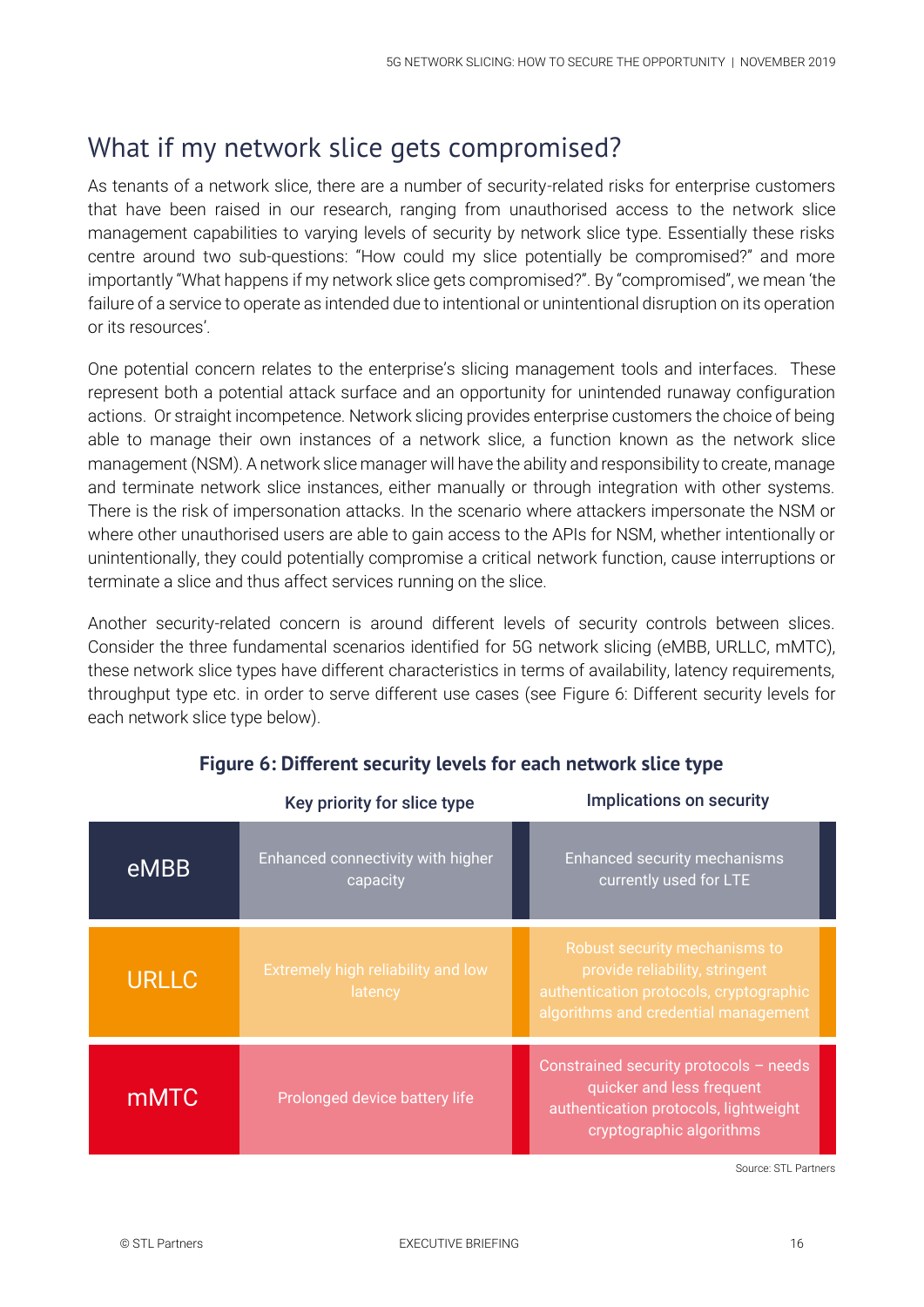As such, they will also have different security requirements and mechanisms, depending on the type of services each slice supports. For example, while eMBB services are likely to adopt enhanced security mechanisms currently in place for LTE, URLLC services require much more robust security mechanisms, such as strong authentication protocol, encryption and credential management, due to the potential mission criticality of some of these use cases.

In contrast, the priority for many mMTC-type services in terms of the overall requirements is to ensure extremely long device battery life. As such, that has made specific choices on the security protocol in network slices for such services, for example the slice may have less frequent/computationally intensive authentication protocols than eMBB or URLLC-type services. With different slices having to make potential trade-offs in order to meet the intended functionality and priority requirements, not just on security, "lower security" network slices can be easier entry points of attack, to compromise resources or to gain insight into infrastructure vulnerabilities, in order to attack "higher security" slices or the network as a whole. Enterprise customers using mMTC-type slices may fear that their slices would be specifically targeted over others, even if they aren't the intended attack target.

The likely differences in security levels between slice types was apparent in our research. For example, we spoke to an MVNO focussed on the rail and transport industries. They expressed the need for managed end-to-end security, covering not only on the network level but also on the application level, and the need for stringent authentication protocols and encryption. The key reason being that safety first is a key motto, therefore security is an extremely high priority. In comparison, a water provider we also spoke to generally sees additional security measures as an overhead (in performance, battery life and cost). As such, it would look for security at the communications layer instead of having to add extra security measures on the devices. However, in general, it expressed no particular security-related concerns in using public networks.

The last point we'd like to make is somewhat removed from the enterprise perspective but is still a genuine concern that could result in one's network slice being compromised. As previously mentioned, network slicing represents a shift away from the current network lifecycle management model and one of the main benefits of network slicing is the ability to create or adapt slices quickly and bring them to production in a fraction of the time than before. However, this benefit also poses a potential procedural risk whereby in the interests of time, enterprises (or telcos) may create slices without bearing the burden of the traditional telco service lifecycle management (e.g. extensive interoperability and standards compliance). In particular, there may be the risk that shortcuts are taken in the testing or configuration phases prior to activating the network slice instance.

This may not be the case for some enterprises, for example in the rail industry, where there are certain requirements depending on the safety integrity level (SIL). Remote autonomous train monitoring and assistance, and the use of GSM-R (Global System for Mobile Communications-Railway) or the replacement Future Rail Mobile Communications System (FRMCS) all need to achieve SIL 4 level, the highest security level, which unsurprisingly requires services to be tested and proven before they are put into service. However, not all industries will have the same measures. Indeed, this ability to adopt different standards and approaches for different slices is one of the key promises of slicing, so long as "different" is still appropriate and sufficient.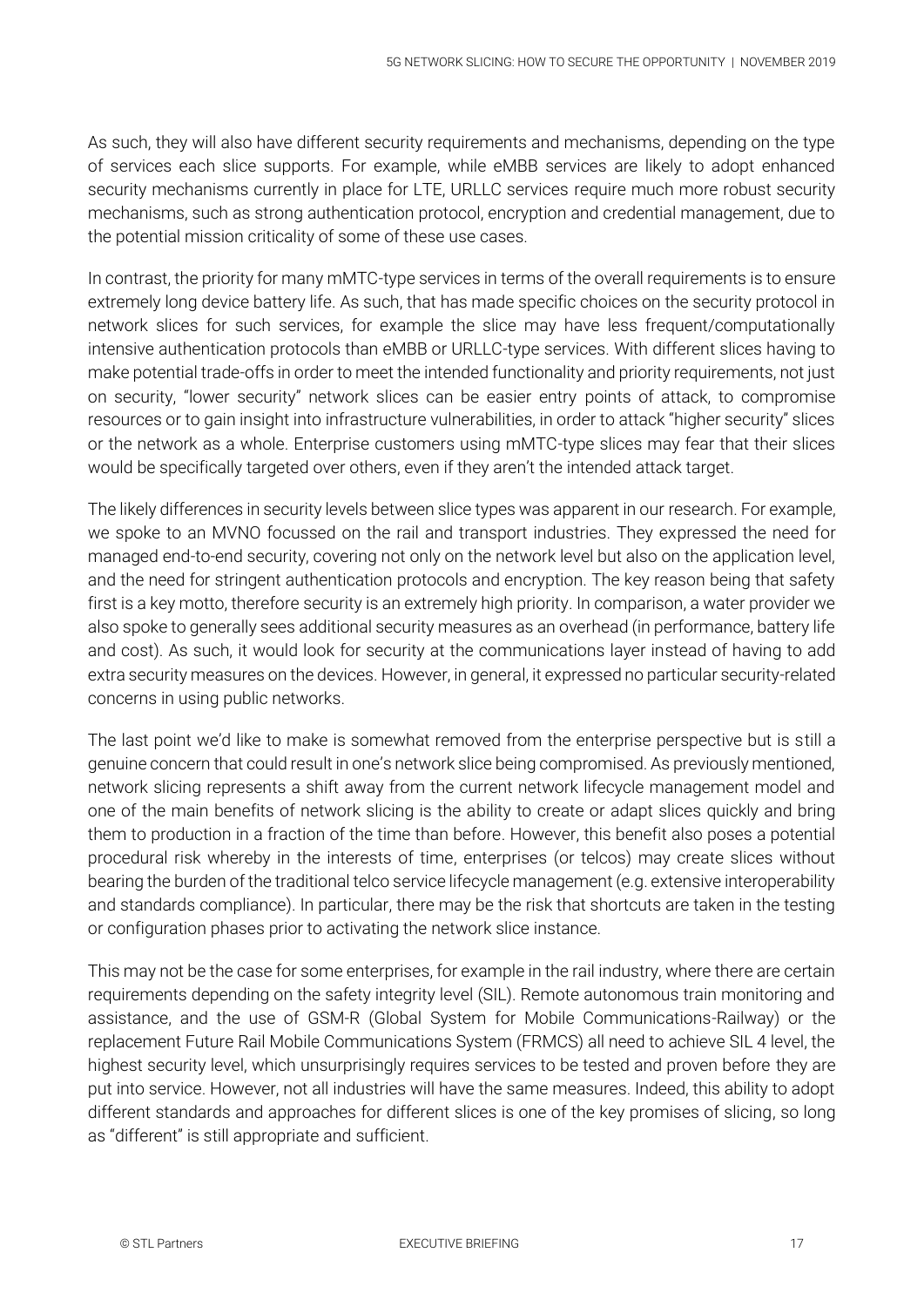## What if another network slice is compromised?

Network slices, by design, share common network infrastructure, underlying hardware and other resources. A Tier 1 European operator have found a general perception across enterprise customers that the more common infrastructure there is, the less secure the service. This concern revolves around the fact that the services enabled by the network slices are all vulnerable to any attack on the network domain or the underlying network infrastructure. By targeting the common network infrastructure, one breach could compromise multiple logical networks. In many ways, this concern echoes many of the concerns initially (and still) raised by enterprises about public cloud services: these have largely diminished in the minds of enterprises.

Building on a point made earlier, if attackers could potentially target one slice in order to compromise another, then that presents more potential vulnerabilities. First, other network slices' management interfaces could also be an attack/incompetence surface. Second, future network slices will potentially support millions of connected devices, which could be a concern for the security of network slices particularly if there are different levels of device authentication between them. As previously mentioned, network slicing is designed so that devices can consume services from multiple slices for different applications. The problem can stem from where many IoT devices are unmanaged, unmonitored and have weak (if any) security protection on them. Each of these devices are then potential entry points for attack and thus dramatically increase the threat surface and therefore drive a need for security mechanisms to address these potential weaknesses. Without sufficient authentication and authorisation controls in place, there are potential risks related to unauthorised access through devices to other network slices and/or sensitive data, breaching both data confidentiality and integrity.

If device connectivity is not properly or securely managed, attackers or other unauthorised users have opportunities to gain access to the slice and to sensitive data through compromised devices. Besides the risk of unauthorised users consuming resources from another network slice, there is the fear that unauthorised users will eavesdrop, steal or even tamper with or publish sensitive data or private information belonging to other users via another slice. The potential threats that could follow with attackers holding such information are all severe concerns. Data confidentiality breaches or theft of customer and enterprise data could have immense consequences on the enterprise's reputation. Many of the enterprises are subject to a lot of public scrutiny and/or hold private and sensitive information about their customers, such as the smart cities bodies, water provider and logistics companies we interviewed, therefore any security breaches would have severe reputational consequences.

### What if another network slice is eating up resources?

There is a risk that comes with potential interdependence of network slices through resource-sharing. Network slices share common finite resources, including hardware-level resources such as memory and compute, as well as network functions. Dynamic slicing brings the risk that one slice could consume resources required by others. With a potentially large number of network slices being created for various use cases supporting different applications, each slice is interdependent with all others that share the same resources, and resources could be eaten up as a result of various things.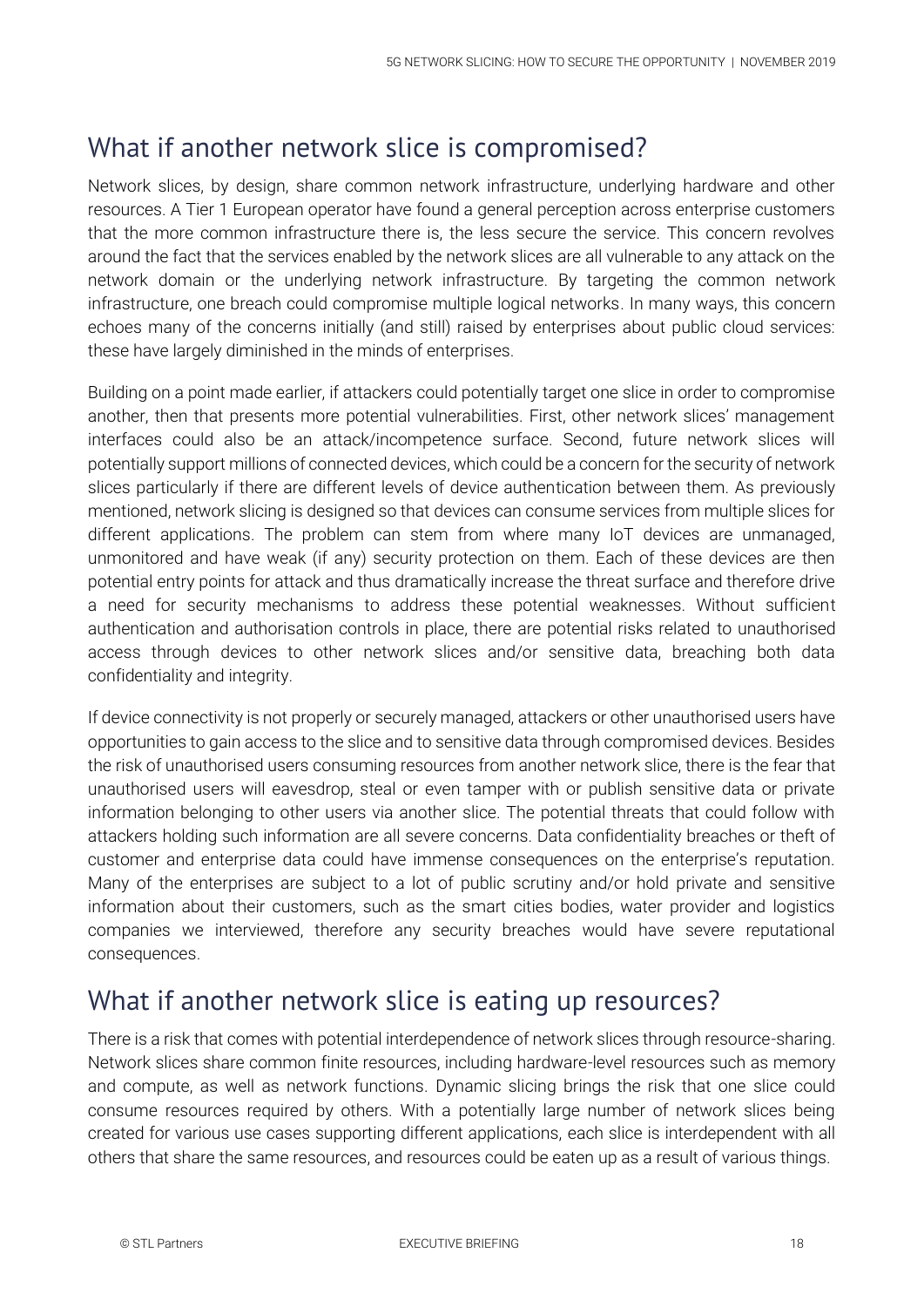One could be due to a denial of service attack (DoS or DDoS), whereby having more network slices expands the attack surface, offering multiple points of entry via any network slice. Moreover, by sharing such resources, each network slice also becomes a potential attack vector for other slices.

Another way that this could happen is if resources in one slice or resources allocated to certain common virtual network functions (VNFs) get exhausted due to any non-malicious event that overloads the capacity of another's network slice. Examples include a firmware upgrade or a mass reboot. This will result in service degradation or failure across all other slices that share those resources. When a capacity of a network slice is overloaded for any reason, that can also inhibit a slice's ability to run their normal security protocol, leaving it vulnerable. When resources in one slice are affected by another slice, there is a concern that enterprises have around how networks will prioritise data in that scenario. This is particularly a concern for enterprises who run more missioncritical services, where public safety is at risk.

Despite the specific concerns we elaborated upon above, the main takeaway from the research was that security is on the agenda when it comes to network slicing, but mainly because slicing is new and still largely unfamiliar to enterprise customers. A global logistics company expressed this exact sentiment in saying that their concerns aren't necessarily about shared hosting, use of public infrastructure or wireless specifically, but it is around the combination of everything and the fact that network slicing technology is still very new. Many enterprises don't yet fully grasp the concept of network slicing and the lack of knowledge leaves them understandably wary.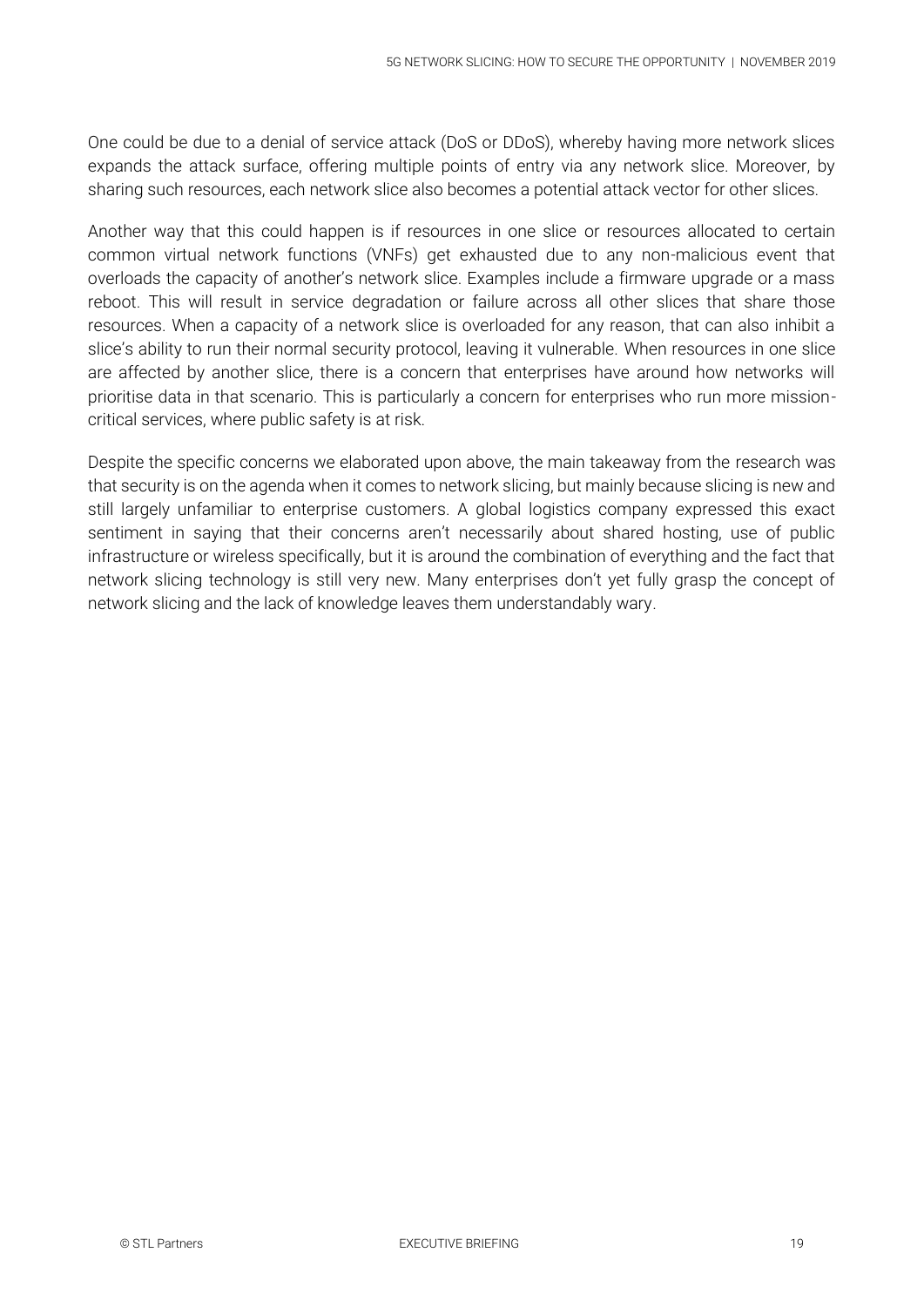## **Security concerns will slow adoption if not addressed early and transparently**

Although there are clear enterprise opportunities for network slicing, as confirmed in our research, there is a general lack of understanding about network slicing and therefore enterprises are understandably wary. Telcos shared that across their customer base, regardless of industry, security is always front of mind. The threats or risks to their business may vary between customer privacy and company data, regulatory compliance, company reputation and employee safety, but all enterprise customers will look to ensure that the connectivity services that they are using meet the security requirements they have.

How enterprises prioritise security largely depends on the nature of their business and industry. For some industries, such as manufacturing, transport and defence, security is a top priority given the potential consequences of a breach or failure in terms of financial cost or impact on employee safety. Other enterprises cite security as being important but further down the pecking order in terms of priorities.

For example, one third-party smart logistics solution provider told us that connectivity is only 3% of its current spend and is just a means to an end – from this company's perspective "it either works or it doesn't". Public networks as-is work well enough in accommodating its requirements so enhanced security at the network level is seen as "nice to have" but given that connectivity is a small part of what third-party logistics companies need, additional security at the network level is not as important.

Given that network slicing is not a commonly understood concept yet, security-related concerns can slow down the speed of network slicing adoption. These concerns are important issues that telcos should not underestimate, but ultimately, they are not a barrier to adoption and can be overcome if telcos can be more open and address them early and head-on.

### Concerns and misconceptions can be addressed through better awareness and understanding

An overwhelming theme of our research is that network slicing is not well understood. Although network slicing has been widely discussed in the telecoms industry, the concept of network slicing is still relatively new to enterprises. Enterprises have either never heard of it or have vaguely heard about it within the context of 5G. A global logistics company stated that the security concerns they had weren't specifically about shared hosting, use of public infrastructure or wireless but more about the combination of these and the fact that network slicing technology is still very new.

Many enterprises who know very little about it are also unsure why network slicing matters when they already have more immediate issues they need to deal with. Others see it as new exciting technology that they could adopt to position themselves as leading innovators in their respective industries, but also don't quite understand what the case for adopting network slicing is.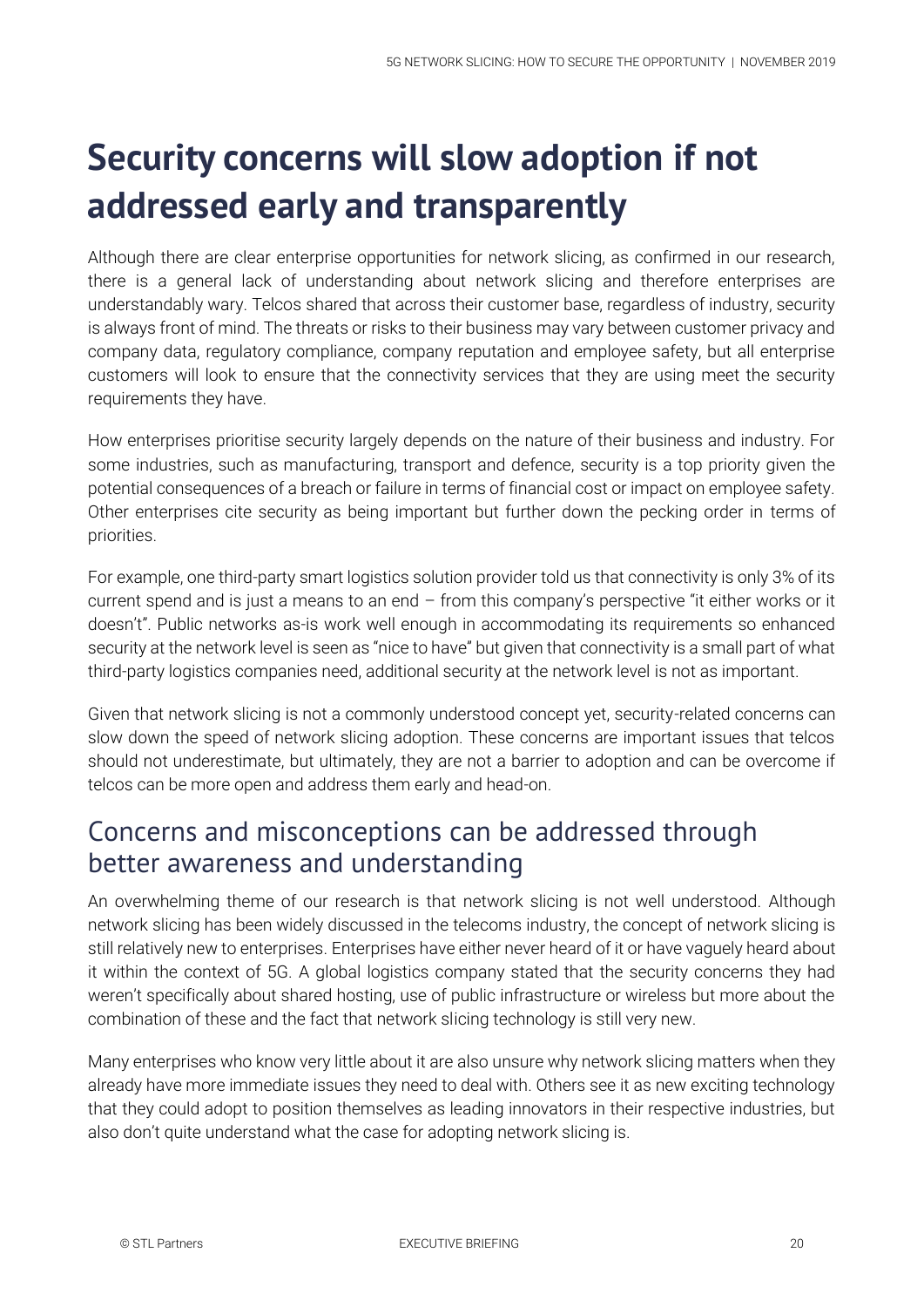This is not surprising given that telcos themselves are still at a relatively early stage in defining, let alone implementing network slicing. One particular North American telco said that for them, although network slicing is still beyond their existing horizon (i.e. their current immediate focus), the second horizon where network slicing sits is fast-approaching.

Telcos are also still grappling with a number of aspects of slicing, given there are very few standards defined, particularly around the management and orchestration of network slices. Many are still figuring out various elements such as best practices and commercial guidelines for their customers. With time and more clarity around how telcos will deploy network slicing technology, telcos can better educate enterprise customers about the "how" as well as the "what" of network slicing.

### As a result, enterprises project concerns about public networks' limitations onto slicing

Due to this lack of understanding, enterprises project many of the concerns they have about public networks around security, reliability and service availability onto network slicing. Some enterprises may also equate the cloud characteristics of slicing with public cloud services and hence also extend, to slicing, the same reservations they have about public cloud services.

Although the perception of public networks is dependent upon the enterprise and their current network connectivity requirements, public networks in general aren't seen to be good enough to meet specific requirements that enterprises have. Enterprises that currently use public networks have stated that these are not necessarily meeting their needs, but they work for now and there is sometimes a lack of standard commercially available alternatives. One regional water company in Europe said that public networks will 'suffice for now' but is keen for operators to roll out other alternative networks with lower power requirements for devices. Other enterprises with more demanding requirements or mission critical use cases feel that public networks are "best-efforts" rather than "industry-grade".

Enterprises have also raised concerns about the reliability of public networks, and that public networks or services can fail for any reason. Enterprises also argue that they don't have confidence in the service availability of public networks. Private networks (i.e. dedicated networks such as private LTE, GSM-R or TETRA) are seen to be inherently more reliable and resilient and therefore will always be the first choice if cost is not an issue.

Below are some of the concerns that enterprises have raised about network slicing. For each, we offer to explain how they actually relate to the limitations of public networks and aren't specific to slicing: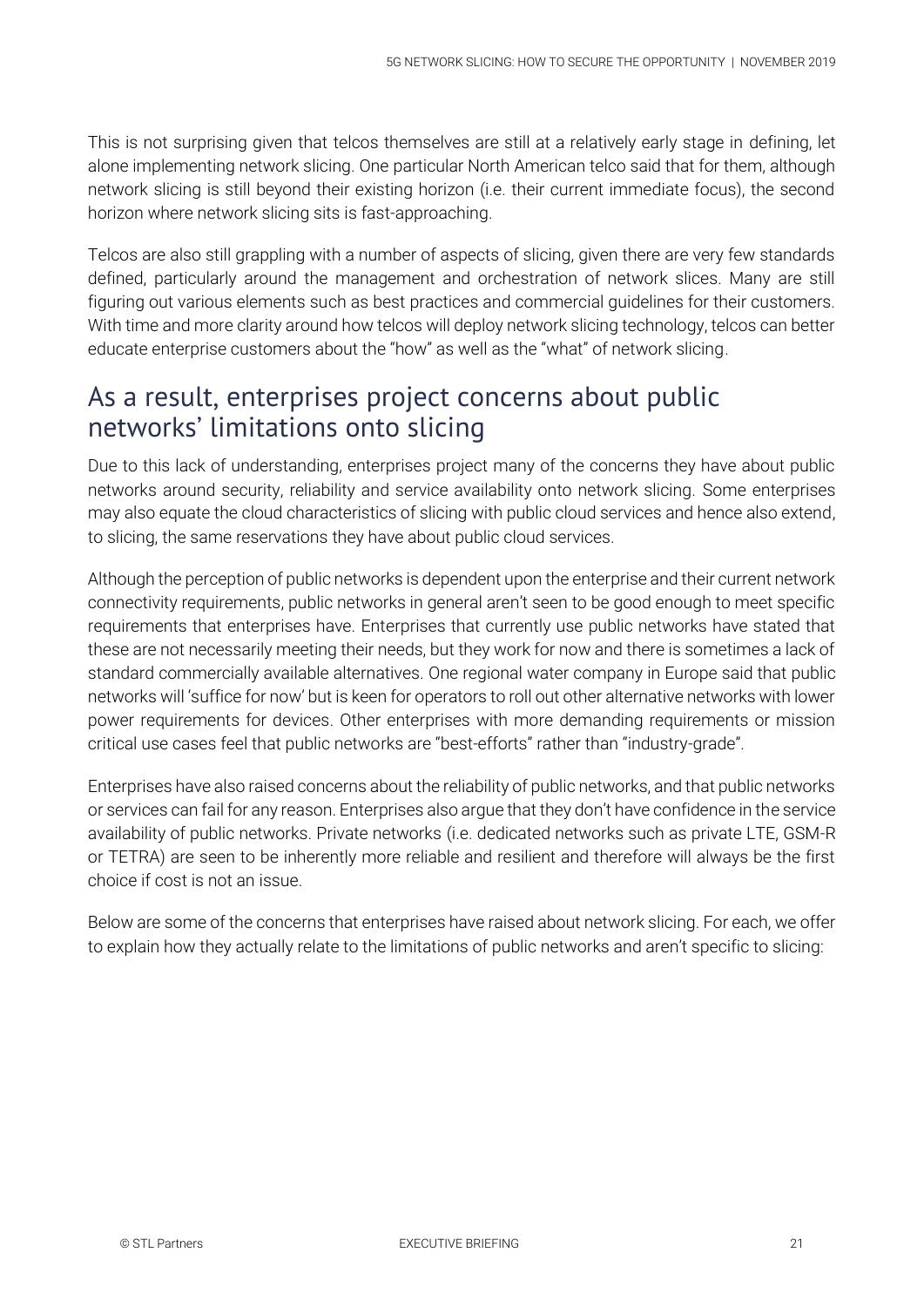| Security of<br>public<br>networks                          | Public networks are generally seen as less secure than private networks,<br>therefore enterprises with extremely sensitive data are unwilling to use<br>anything on public networks because they are not seen as secure enough<br>for their requirements. Although, this disregards the fact that network slicing<br>is potentially a way to provide enhanced security on top of public networks.                                                                                                                                                                                                           |
|------------------------------------------------------------|-------------------------------------------------------------------------------------------------------------------------------------------------------------------------------------------------------------------------------------------------------------------------------------------------------------------------------------------------------------------------------------------------------------------------------------------------------------------------------------------------------------------------------------------------------------------------------------------------------------|
| <b>Reliability of</b><br>the public<br>cellular<br>network | Network reliability looks at how long infrastructure is functional without<br>interruption. Possible metrics to measure reliability are Mean Time Between<br>Failures (MTBF) and failure rate, which is the number of failures divided by<br>total time in service. This is the concern that the networks or services (e.g.<br>IP routing) fail for any reason (of which security breach is just one of many).<br>This concern applies to 2 and 4G as well as 5G and is not specific to slicing.<br>This is important for URLLC services where any failure, however short, may<br>have severe consequences. |
| <b>Service</b><br>availability                             | We see network availability as a good snapshot of infrastructure<br>accessibility by quantifying the percentage of time the network is up and<br>running (e.g. 99.99% of the time or number of hours a year the service is up).<br>This concern about the service availability applies to 2 and 4G as well as 5G<br>and is not specific to slicing. Indeed, one might expect slicing to address<br>this (which again implies that there is a misunderstanding).                                                                                                                                             |
| <b>Quality and</b><br>consistency of<br>connections        | As well as errors and dropped packets, these tend to focus not on averages<br>(e.g. throughput, latency) but on the degree of variation around these<br>averages (e.g. jitter, errors/dropped packets). For applications where device<br>buffering is not an option (e.g. interactive) these parameters are critical.                                                                                                                                                                                                                                                                                       |

#### **Figure 7: Limitations of public networks vs. network slicing**

Source: STL Partners

It is clear to us that there is work to be done to get to where we need to be for network slicing to work in terms of understanding and awareness. Many enterprises miss the fact that network slicing inherently seeks to resolve a number of drawbacks of public networks. It enhances operators' ability to meet specific performance characteristics, meet SLAs and provide not only greater stability and reliability in the public networks, but also enhanced security through isolation, which we will explore later in this report.

Enterprises need to be better informed about what network slicing is and by being better informed, enterprises will increasingly understand that these concerns can be mitigated through network slicing. The key proposition of network slicing, that isn't widely understood by enterprises, is that it inherently seeks to resolve a number of drawbacks of public networks. It enhances operators' ability to meet SLAs and provide not only greater stability, predictability and reliability in the public networks, but also enhanced security through isolation, segmentation and other controls (which we will address in the following section). It is also key to note that network slicing (on public network infrastructure) can only do so much to overcome coverage limitations of public networks. This is also a major factor that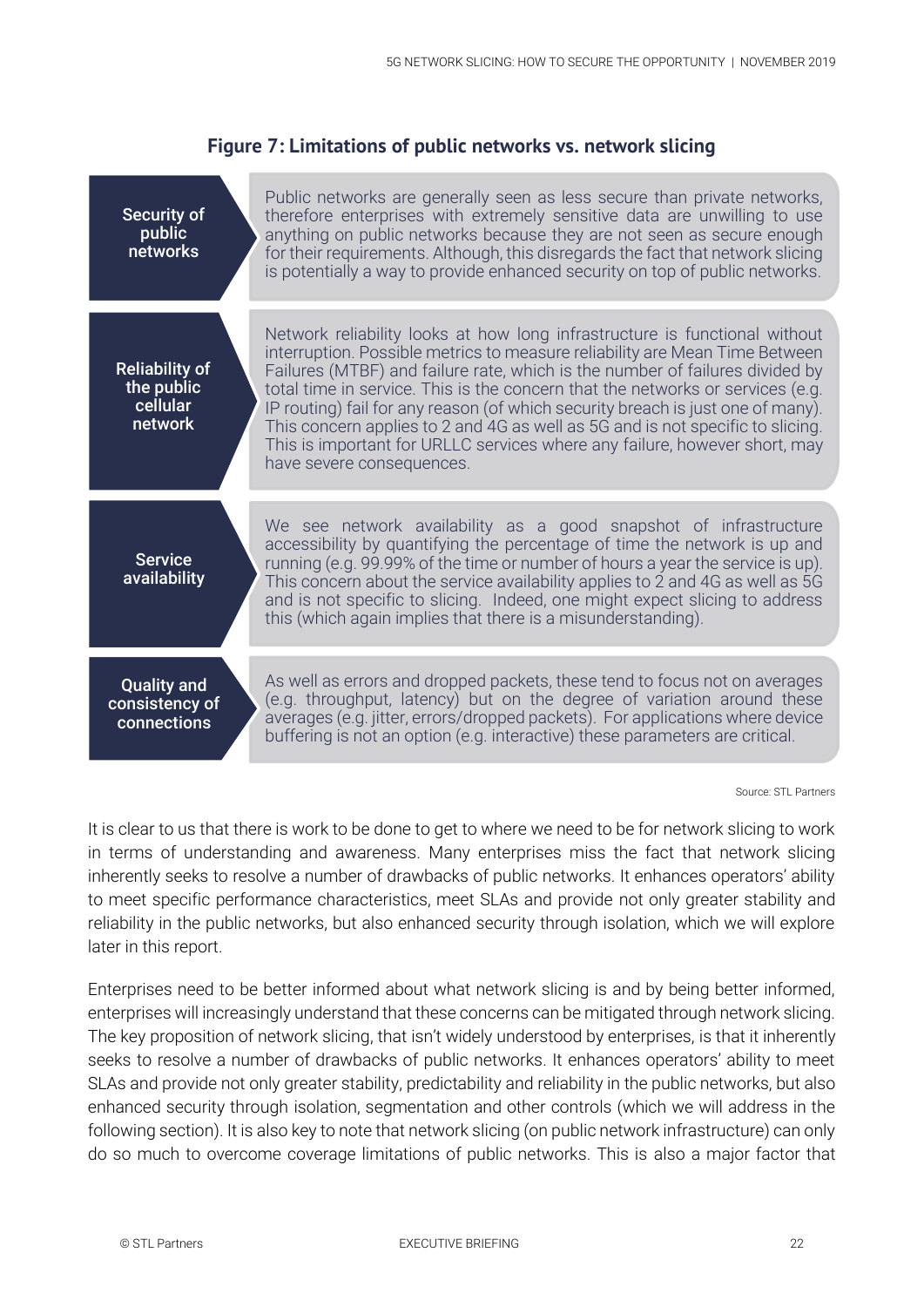enterprises are concerned about. This needs to be addressed by extending slices with dedicated infrastructure e.g. small cells.

Telcos, on the other hand, need to better understand and fully appreciate the requirements of enterprise customers (and the potential impacts of network issues on customers' operational processes) so that they are able to address these concerns appropriately and sufficiently.

### The way that network slicing is designed actually enhances security, and there are additional measures available on top.

Network slicing is actually a way for operators to provide enhanced security and reliability to what are essentially private or quasi-private networks on the same underlying infrastructure that supports public networks. One smart city initiative in Europe sees network slicing as a way to ensure that a reliable and secure portion of the network is always running, particularly for emergency/mission critical services. What is not widely understood is that network slicing is designed to be more secure than public networks, through network segmentation and isolation of network slices, and tighter security protocols based on customer- or use case-specific requirements (authentication, authorisation, encryption etc.)

The first two are of particular interest, but we explore all of them in more detail below:

#### Network segmentation

Network slicing allows operators to segment the network infrastructure into different areas based on specific purposes, which acts as a mechanism to restrict access to specific slices to certain people and devices. By creating many networks over one network infrastructure, operators can apply specific security protocols and controls based on the purpose.

Let's take a factory for example. Factories are likely to have multiple dedicated private networks, each using assorted industrial network protocols and serving specific tasks such as real-time control of machinery and equipment. The networks on which each application run on tend to be separate, which means that if one of the networks were to be breached, the impact of the attack would be restricted to the application(s) running on that specific network. However, not all organisations and industries are willing or able to fork out the investment and ongoing costs required to have their own private network for each use case or each of their facilities. This heterogenous private networking fabric also raises major issues around long-term support for "dead-end" technologies. With network slicing, these organisations could have separate slices for different use cases, which differ in terms of mission criticality and connectivity (and security) requirements.

By providing network slices for each use case, network slicing provides the ability to restrict access to each slice only to authorised individuals and authorised devices, thus already making it more secure. If that private network gets attacked or if the network goes down via unintentional failures, then all the services that run on that one network are potentially impacted. By providing each use case with separate slices, that not only provides more security for the services but also greater reliability. If a security event happens on a slice, and if the slice is sufficiently isolated (see below point), only the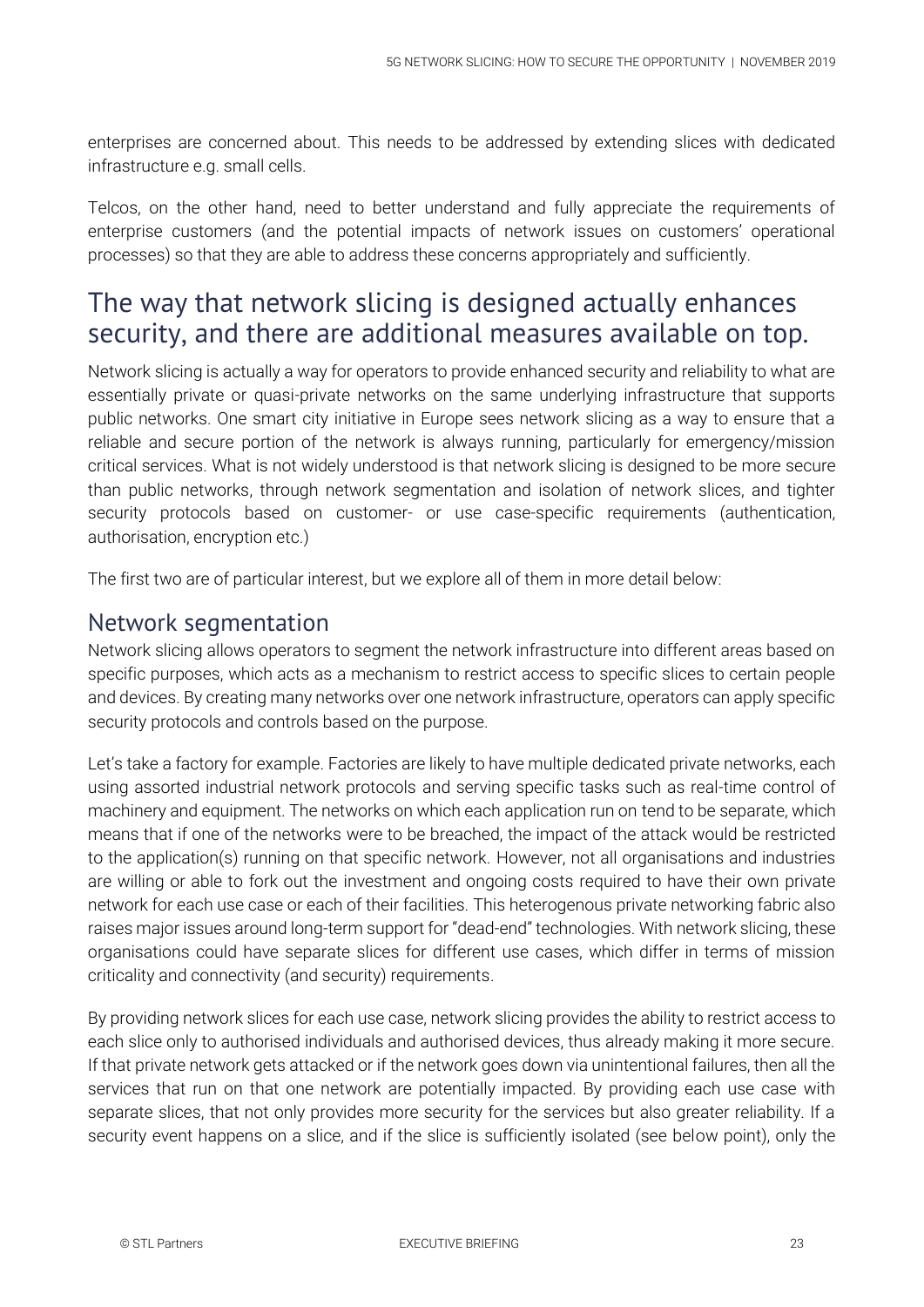services running on that respective slice are affected. There should be no effect on services running on other slices.

#### Isolation of network slices

Many security concerns raised relate to the potential impact of one slice on another slice. These concerns ultimately boil down to the level of isolation between network slices.

Network slice isolation refers to the level of sharing of allocated resources between slices. Total isolation essentially means that resources allocated to a slice are entirely separate to the resources allocated to other slices. Network slice isolation can be designed-in and can ensure that the function of one slice does not affect the function of another slice. Proper isolation between network slices ensures the following:

- The consumption of resources in one network slice instance does not impact the consumption of another network slice. The 3GPP requirement relating to this specifically states: "Traffic and services in one network slice shall have no impact on traffic and services in other network slices in the same network" $7$
- Potential network attacks are confined within the affected network slice/network slice instance, therefore preventing spread and denial of service to other slices. The 3GPP set out the following requirement: *"*The 3GPP System shall have the capability to provide a level of isolation between network slices which confines a potential cyber-attack to a single network slice".<sup>89</sup>

Isolation is a key aspect that has been continuously specified as a requirement, but so far there have been no specific standards set on the level of isolation. It is a potential means of protecting sensitive data and containing attacks or network slice failures. A Tier 1 European telco touted it as the best way to secure a network slice. The level of isolation is dependent upon the baseline security level and also upon customer needs and their willingness to pay  $-$  the higher the level of isolation, the more secure and reliable the slice. However, the higher the isolation, the more resource-heavy and costly for the customer due to having more dedicated resources allocated to that slice regardless of workloads.

There are a few dimensions within which operators can isolate slices (see [Figure 8: Dimensions of](#page-24-0)  [network slice isolation\)](#page-24-0):

<sup>7</sup> [3GPP TS 22.261 version 15.5.0 Release 15](https://www.etsi.org/deliver/etsi_ts/122200_122299/122261/15.05.00_60/ts_122261v150500p.pdf)

<sup>8</sup> [3GPP TR 22.864,](https://portal.3gpp.org/desktopmodules/Specifications/SpecificationDetails.aspx?specificationId=3016) 

<sup>9</sup> [Wireless World Research Forum white paper: End to End Network Slicing](https://www.wwrf.ch/files/wwrf/content/files/publications/outlook/White%20Paper%203-End%20to%20End%20Network%20Slicing.pdf)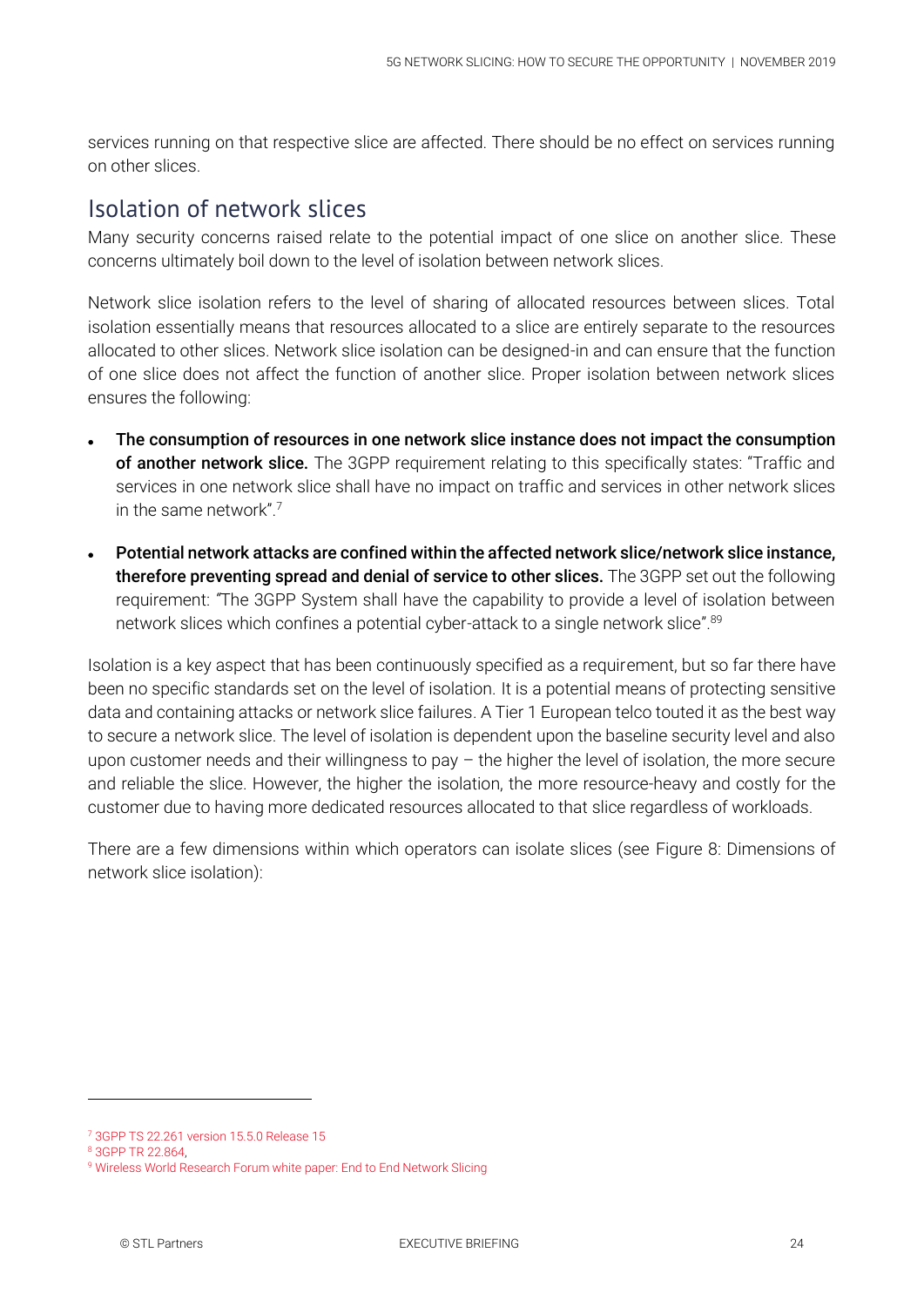<span id="page-24-0"></span>

#### **Figure 8: Dimensions of network slice isolation**

#### Network slice authentication and authorisation protocols

Authorisation and authentication are two of the few mechanisms that the 3GPP have outlined<sup>11</sup> as part of the security requirements for network slicing. This relates to authentication and access authorisation of devices, users, virtual network functions within the network slices etc.

Authentication should involve protocols set around separate authentication of devices accessing multiple slices and the frequency of re-authentication.

Having strong authorisation and authentication protocols also helps to control the management of slices by slice tenants, whereby such protocols can prevent impersonation attacks against other network slice managers, or against other network slices themselves. Preventing the former would mitigate any corruption, removal, disclosure and interruption threats.<sup>12</sup>

#### Encryption

-

Encryption is another way to provide customised enhanced security on network slices. Providing cryptographic protection (through applying different algorithms for example) is a way of protecting the privacy of network slice tenant data, whether it is user data or other types of data. It also prevents attackers from eavesdropping or tampering the data from other slices. Any cryptographic algorithms should be configurable based on the needs and requirements of the use case.

<sup>10</sup> 5G Americas – [Network Slicing for 5G Networks and Services](http://www.5gamericas.org/files/3214/7975/0104/5G_Americas_Network_Slicing_11.21_Final.pdf)

<sup>11</sup> [3GPP TS 22.261 version 15.5.0 Release 15](https://www.etsi.org/deliver/etsi_ts/122200_122299/122261/15.05.00_60/ts_122261v150500p.pdf) – Sections 8.3 and 8.4

<sup>12</sup> NGMN 5G Security – Network Slicing Version 1.0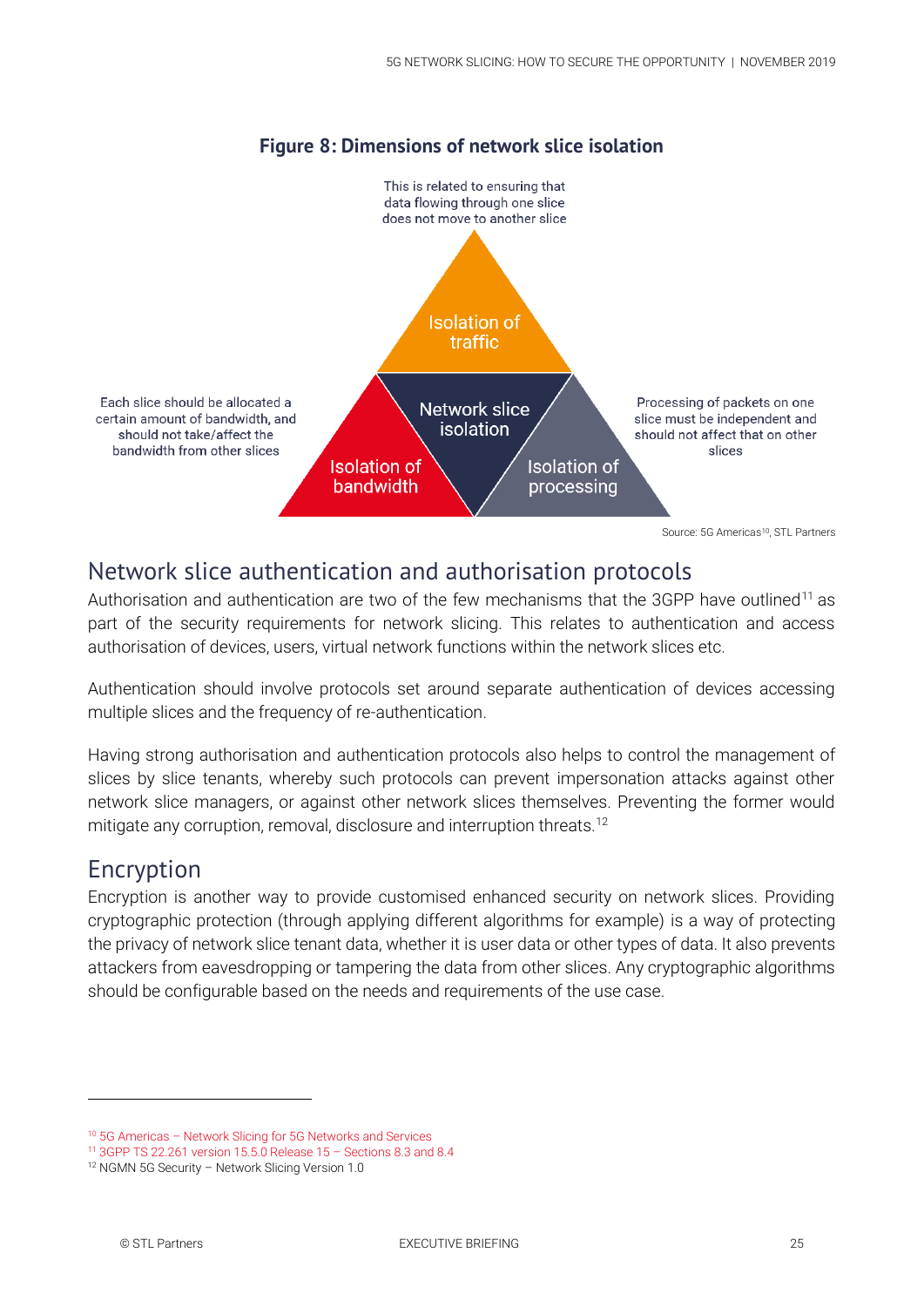## **Telcos must act early and work more closely with customers to drive slicing adoption**

To overcome customer scepticism, telcos must drive awareness and understanding of network slicing. Telcos shouldn't wait until 5G is rolled out to start the transition towards network slicing. There are a few key things that telcos can do whilst the technology evolves into the fully-fledged network slicing that the industry envisions – we have identified a few of them below and outlined what can be done:



## Ensure that the technology works and that it is secure and robust

This needs to be addressed much more widely at an industry level, and not necessarily specific only to telcos. Telcos have expressed an ongoing need for more standards and guidance from industry bodies and/or technology vendors in defining what roles look like and how network slicing will work in practice. In terms of what telcos need to address in particularly, they must look to implement and test security measures (such as isolation) that provide a sufficient baseline security level to ensure that security parameters in the slices with fewer security requirements do not present risks to other network slices. Network slicing is as secure as the lowest common denominator, therefore the definition for the baseline security level is crucial. The baseline security level across all network slices can be supplemented with further measures depending on customer requirements. Ensuring a robust baseline security level is crucial because although many enterprises (particularly larger ones in certain industries such as in manufacturing, transport and defence) will look to add their own security measures/solutions on top of the security provided at the network level, others see additional security as a resource-hungry overhead and instead are keen to use security at the network level.

Network slicing is still far from being reality and standards have yet to be clearly defined particularly around the "how". Another aspect that many telcos are grappling with is the management and orchestration of network slicing to enable full lifecycle management of network slices and associated network resources. How many slices is too many? Network slicing looks to support numerous use cases, each with their own requirements, so orchestration will become increasingly complex, posing challenges with operationalisation and scale. Telcos need to figure out how to manage the complexity in order for it to not become unmanageable, and still look to their technology partners for support.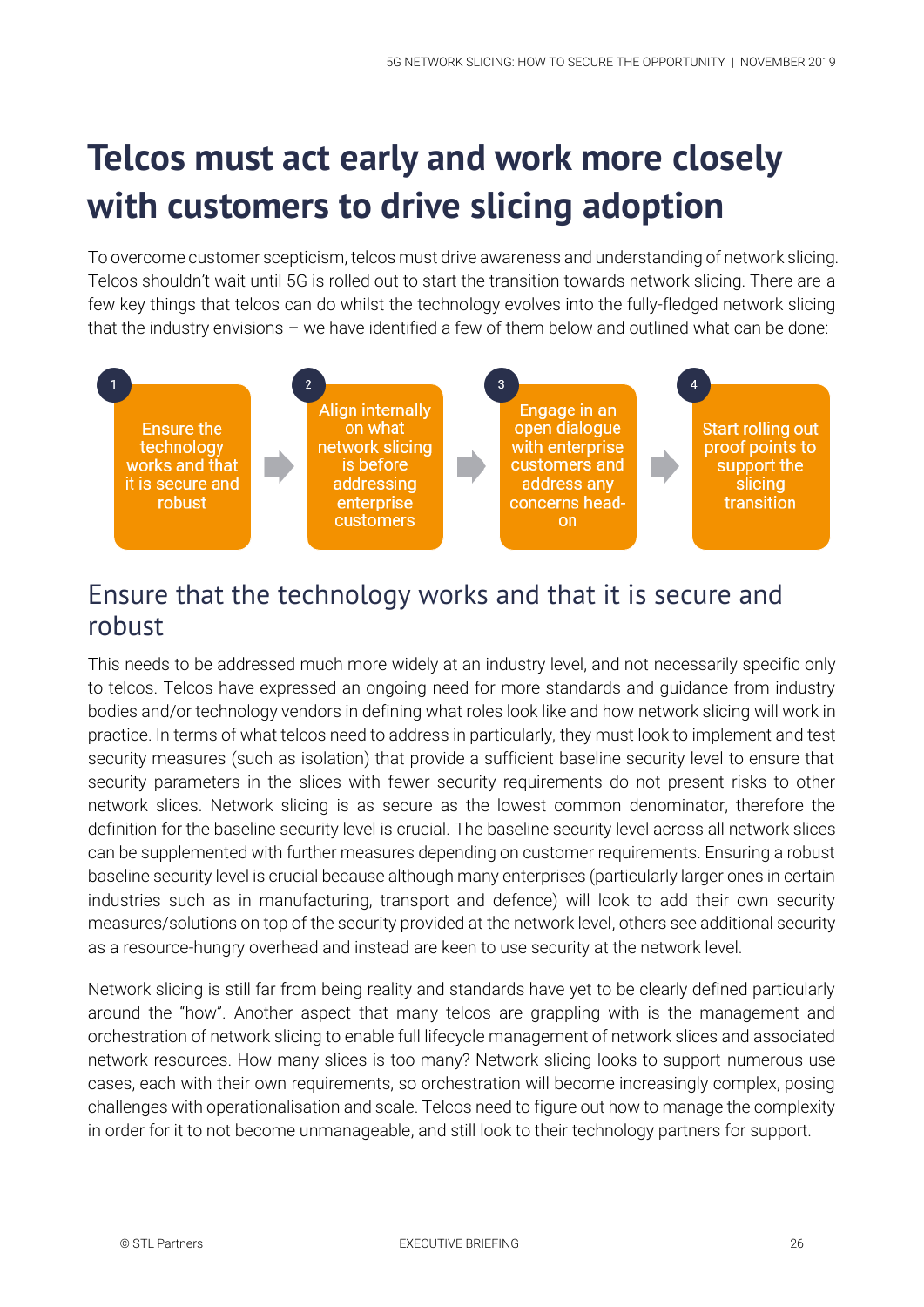Significant testing will also be required to ensure that the security controls in place are robust enough against attacks and breaches. One industry-specific MVNO we spoke to stated that "safety first" is the motto, particularly in the defence and transport industries. In the network slicing context, that essentially means that the network needs to not only be secure, but also resilient. Testing therefore cannot only include preventing security breaches but also ensuring that reliability and performance are not affected by intentional or unintentional actions/events. Although it is not possible to test for every potential eventuality, a robust evolving testing strategy will also help learning and wider operationalisation of network slicing.

### Organise and align internally on what network slicing is and where it fits internally before addressing enterprise customers

Although the concept of network slicing has been around for some time, the industry in general is still in the early phases of network slicing development - there is still large variation as to where different telcos are within that. Some leading telcos are testing simplified implementations for live deployments, whilst others are still figuring out what network slicing could mean for them.

Even within telcos who participated in this research, some are still in the relatively early conceptual phase in thinking about what they might use network slicing for and how they might use it. In contrast, one particular MVNO is already at a much more advanced stage, having clearly defined specific use cases with associated functional requirements in the rail and transport industry, with mission critical voice communication for rail conductors as the first use case that will be deployed. One other Tier 1 telco already has simplified implementations of network slicing up and running ("proto-slices" with dedicated frequencies, some shared infrastructure such as antennas/base stations and some dedicated infrastructure such as core network functions).

The differences in the way that network slicing is defined has implications on how it works and what the technology offers. The whole organisation must have the same definition of what network slicing is in order to clearly communicate this forward to enterprise customers and develop a well-defined business case for it. This definition should also shape the way that telcos organise themselves internally.

There must also be internal alignment on what the network slicing proposition is. Once that is achieved, telcos can address customer problems and identify opportunities where network slicing technology is a feasible solution. Simplicity has been cited as key in building the proposition. Enterprises don't care about the nitty gritty ins and outs of how network slicing technology works, but they do want to know what this means for them. In many ways, a network slice could simply mean that enterprise customers experience better services at lower prices, but either way the proposition needs to be easy to understand from both the internal and customers' point of view. Telcos don't sell a network slice, they sell a solution to enterprises' business needs and problems.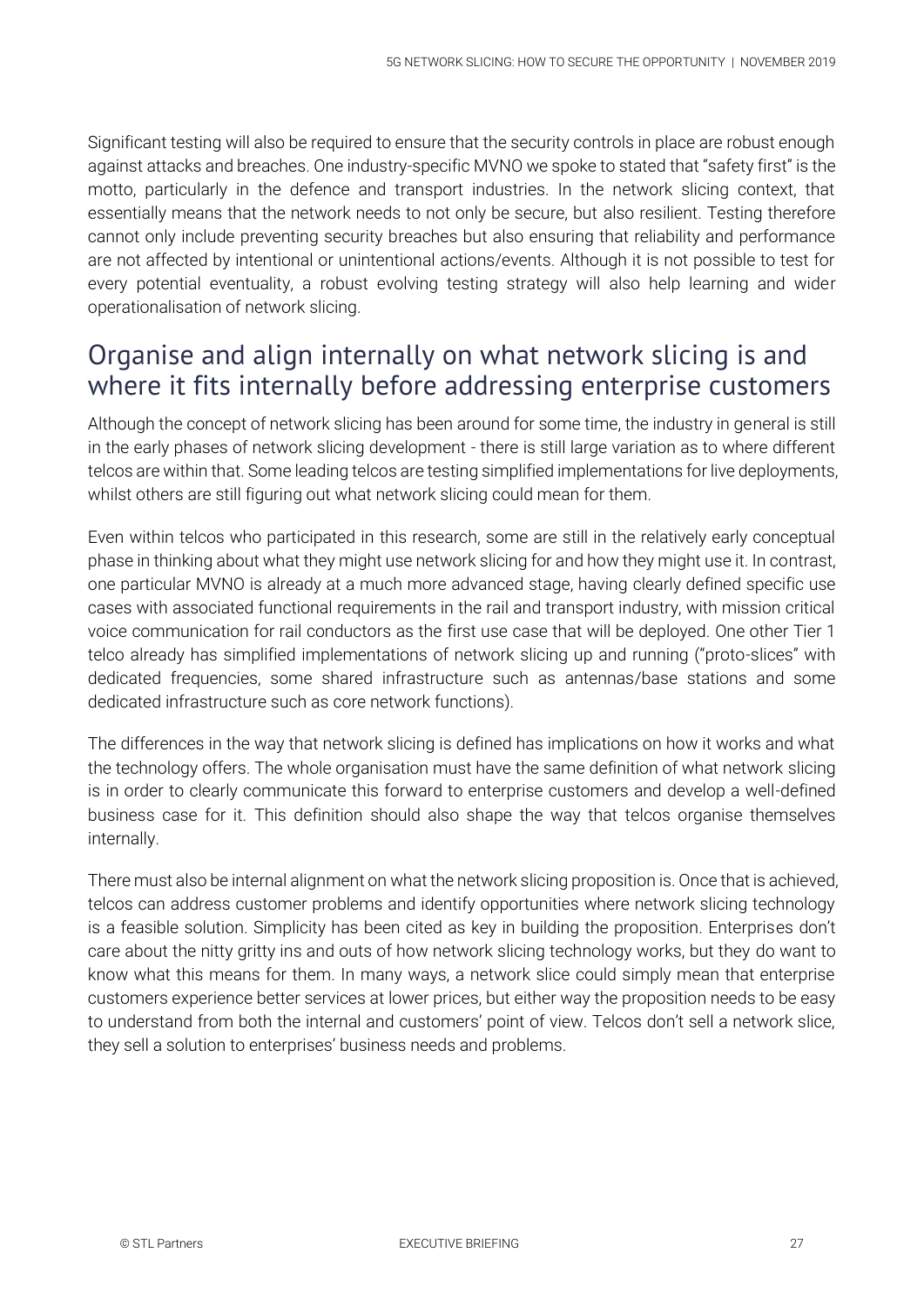We see three broad internal narratives that operators can align around on network slicing:

- 1. Slicing as an **evolution of the existing network** and the services that run over it. This narrative emphasises the increasing flexibility of a single overall network. For example, the introduction of NB-IoT on LTE networks as a first step to slicing. The approach emphasises efficiency, scale economies and centralised control/orchestration. Security is reinforced through the operator's rigorous policies and processes. However, it then becomes harder to position slicing as fundamentally different from public network services.
- 2. Slicing as **private networking**. Under this narrative, the core proposition to enterprises is private networking, with slicing considered a delivery mechanism. Potentially, the same private network could run on dedicated infrastructure (e.g. for on-site coverage) and run on shared infrastructure (e.g. for wide area coverage). There are many potential "hybrid" combinations including only using shared infrastructure (essentially a network slice). The emphasis is on multiple networks rather than the one network. Reliability and security are assured through the isolation implied by private networking. It is easier to position slicing as fundamentally different from public network services, but this approach also creates potential customer expectations of using dedicated resources.
- 3. Emphasise needs, performance and services, not technology. Under this narrative, the focus is on meeting customer needs and performance requirements. The underlying technology is for the operator to determine, not the customer. Slicing is part of the toolkit that operators use to meet customer needs, not part of the proposition. Although this approach might work for consumers and some enterprises, our research suggests that it will not work for most enterprises as it does not address many of their potential concerns.

Based on our research, we propose that network slicing should become a part of the private networking services menu, as part of the second internal narrative described above, in order to directly address some of the concerns that enterprises have around security and reliability. The other benefit of this is to address the clear preference for using private networks over public. The proposition to enterprise customers should be a private networking solution enabled by network slicing that helps to address their key business needs and problems. There will be a period of transition, but this will help in the long-term.

### Engage in an open dialogue with enterprise customers and directly address any concerns via a 'hand holding' approach

Telcos should be upfront with their enterprise customers about the perceived potential risks of network slicing, to demonstrate that they've thought this through, and have evidence to show that these risks have been addressed and are being proactively managed. Telcos have made comparisons between the transition towards network slicing and the transition from dedicated infrastructure to cloud infrastructure, in terms of the initial security concerns and economics. Therefore, if telcos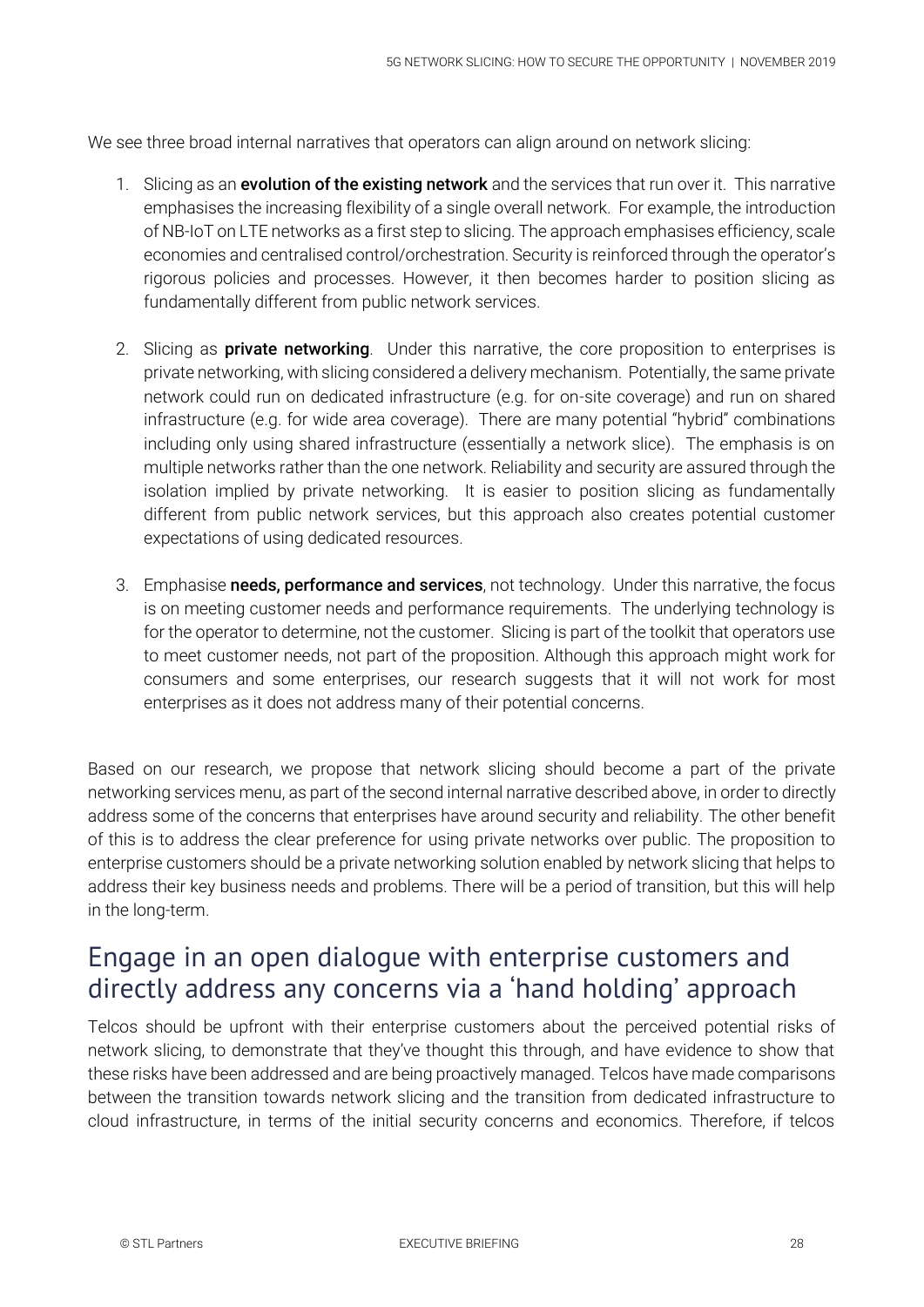communicate openly with enterprise customers to address concerns early on, that should ease the transition towards network slicing.

Open communication and co-creation approaches will also allow telcos to gain a better understanding of the customers' needs. Telcos should work more closely with enterprise customers and adopt a 'hand holding' co-creation approach to help customers better understand network slicing and work with them to provide the level of comfort they seek. Two telcos that we spoke to admitted that telcos need to do better in having different conversations with their enterprise customers in order to gain a better understanding. By learning about the vertical-, customer- and use case-specific needs, telcos can more easily promote and apply network slicing when the technology is ready to customers they're already working with.

However, one North American telco cautioned that this new way of engaging with enterprise customers is a bit of a departure from how things are currently done (see [Figure 9: Telcos need to](#page-28-0)  [change the way they sell](#page-28-0) below). Telco sales teams may be more accustomed to selling off-the-shelf connectivity solutions. In contrast, network slicing requires telcos and their sales teams to have a strong understanding of what their enterprise customers' business requirements and needs are, in order to be able to identify where slicing can fit in. This requires retraining to build a different skillset to allow telcos to have these conversations with customers, because selling network slices successfully requires a lot of technical expertise and understanding of the customers' commercial business. Telcos should not sell a slice, but instead sell a solution that solves the enterprises' problems through using a network slice.

<span id="page-28-0"></span>

#### **Figure 9: Telcos need to change the way they sell**

Source: STL Partners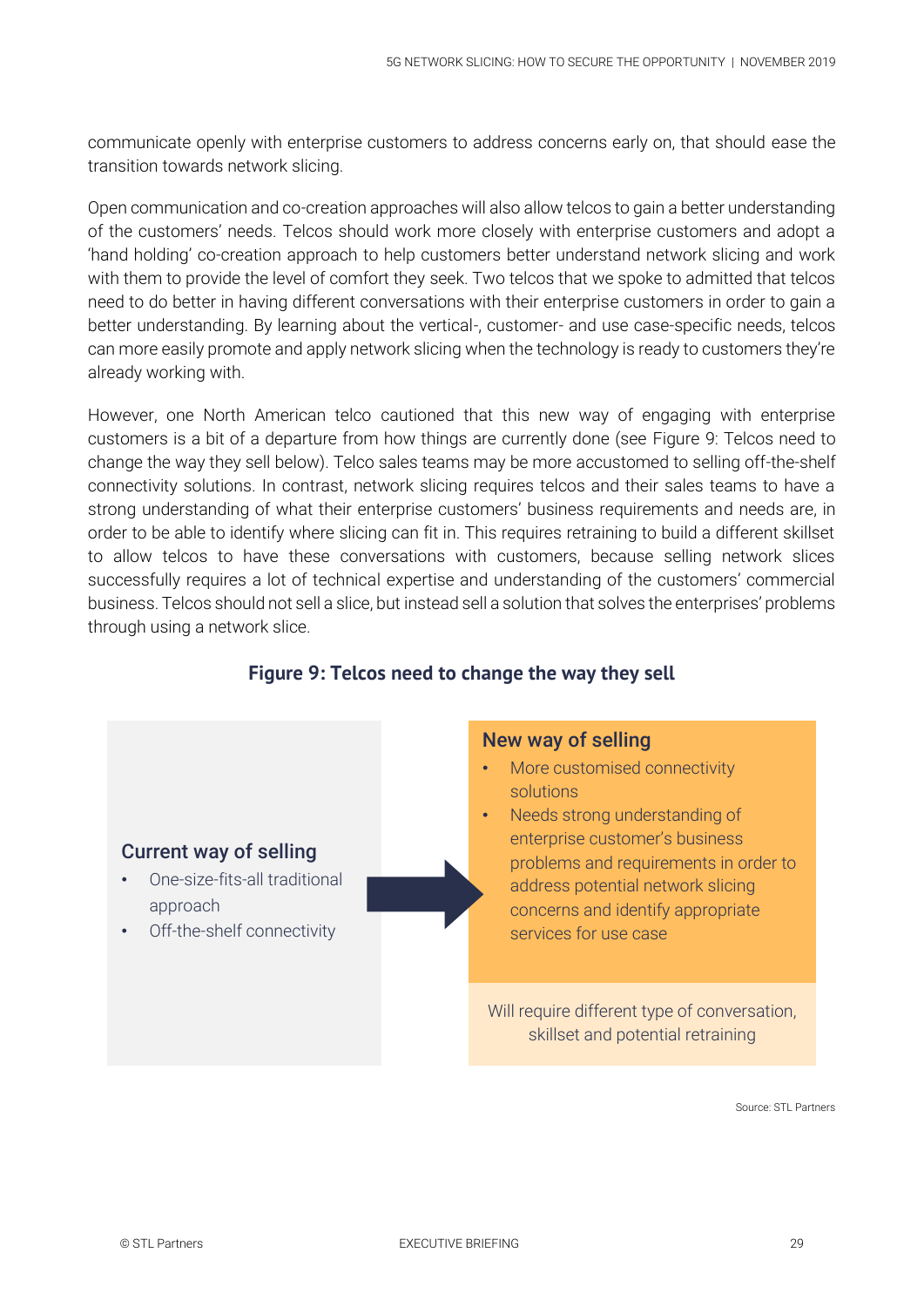### Don't wait for maturity to start testing and rolling out pilots to support the transition and learning process

The transition towards network slicing doesn't have to start when 5G is ready; there are ways that telcos can start on that path now, with existing technology. We see the roadmap of network slicing being a broad 3 step process (see [Figure 10: Key steps for telcos to drive slicing adoption\)](#page-29-0):

<span id="page-29-0"></span>

#### Network slicing piloting for internal use

Telcos can look to address our first recommendation (i.e. ensuring that the technology works and is secure) through using network slicing for internal use. This could involve deploying pilots for internal "customers" or sister companies to experiment, validate and refine the proposition ahead of commercial roll-out.

Deploying network slicing for internal use is a much lower-risk scenario for telcos to gain a bit more experience, particularly around the management and orchestration elements, and to iron out any minor problems or details in the processes and technicalities.

#### Co-creation with existing customers

Before waiting for the vision of dynamic network slicing under 5G to be ready, telcos should be looking to start with simplified implementations, with existing technology on their 4G networks. Telcos need to play a more active role in trying to solve the problems that enterprise customers have today with the current technology available (e.g. NB-IoT or CAT-M1 or regular LTE). Some have admitted that this is something that is not done enough. Although it's a long way from the ultimate vision of network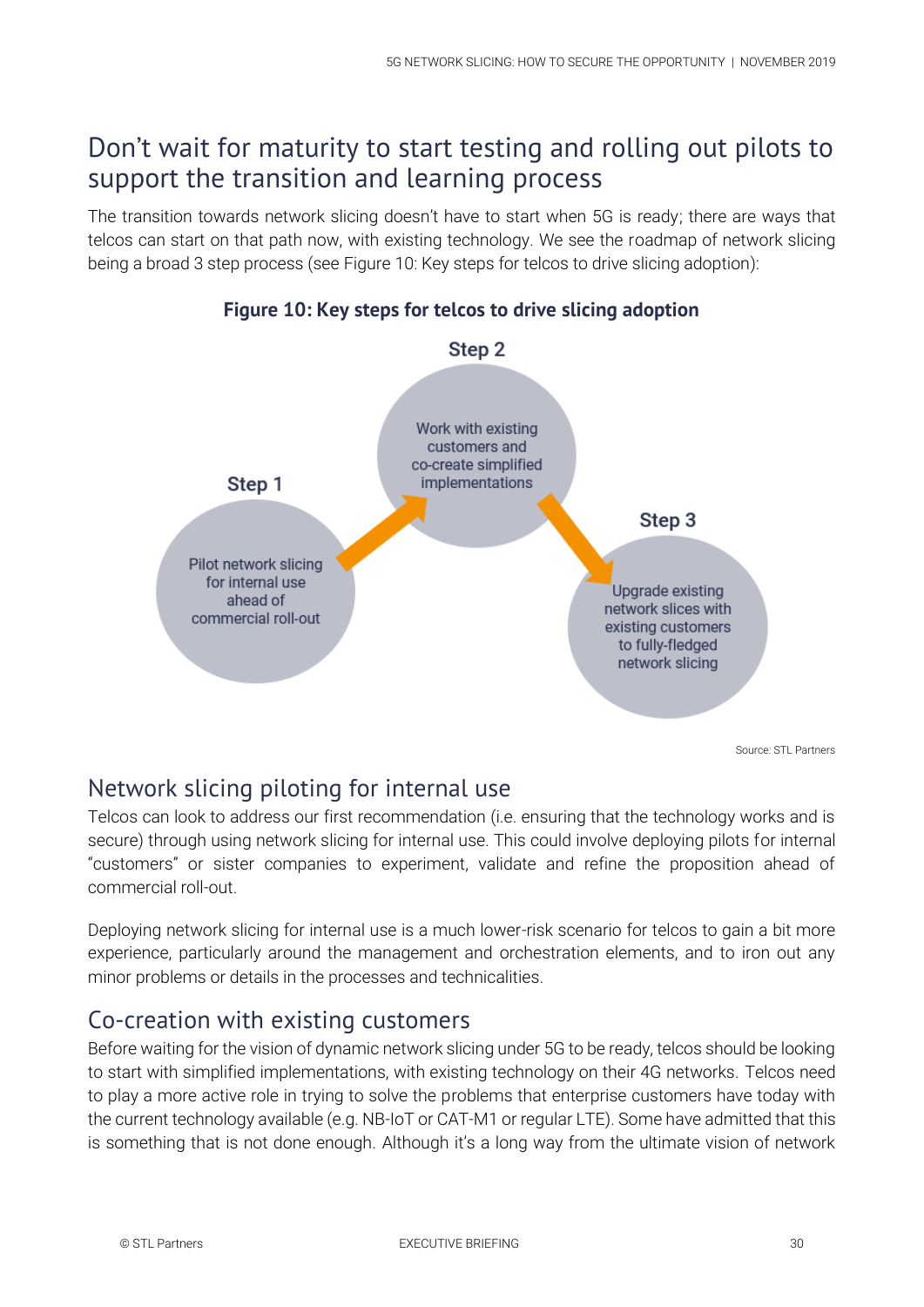slicing, the concept of creating customised services and delivering them with specific requirements to a specific customer group or use case is still the same.

As previously mentioned, telcos should take a guided "holding hands" co-creation approach to initial implementations of network slicing with existing customers, where there is a clear interest and immediate fit for network slicing, in order to build confidence and trust not only in slicing itself but also in the telco. Enterprises involved in our research have stated that they would look for investment from a telco partner to work closely together in a partnership both sides are invested in, to get the level of comfort needed around the security aspects, in order to build confidence in the solution.

In our research programme alone, we came across many scenarios with strong opportunities for network slicing. For the rail industry, a leading company in the transport, defence and aerospace industries stated that hybrid slicing can address cases where private networks are too expensive and unjustifiable, particularly for the less busy rural train lines. Another enterprise, a regional water provider, expressed keen interest in using a network slice if it's more customised to its needs than existing 4G networks but would want to have a better idea of how network slices are managed and how prioritisation of different services will work. Many enterprises also see a clear economic benefit for using network slices if it allows them to still enjoy the "private feel" of network slices and more customisation without having expensive private networks. Multiple individuals we spoke to in smart city initiatives in smaller cities across Europe stressed the importance of cost. As much as security is important, at the end of the day smart city initiatives need to be able to justify the price against the opportunity cost of providing other key public services that directly contribute to the wellbeing of the community, particularly in smaller cities. Other smart city initiatives in large cities and some leading enterprises in other industries saw network slicing as a way to position themselves as leaders and innovators in their respective industries.

It is clear that there is a case for network slicing – it can offer an improvement on public from LTE or other public access technologies at a more economic cost, but telcos need to be able to identify where the opportunities for network slicing are and key factors that appeal to each customer in order to offer an appealing alternative to current connectivity solutions.

Fully-fledged network slicing technology isn't quite here yet but there are currently trials by operators – one Tier 1 European operator has live deployments with "prototype slices" with two large enterprise customers whereby the network slices have their own dedicated infrastructure and spectrum but share the antennas and base stations. These simplified implementations should evolve to something much closer to more dynamic genuine network slicing.

While telcos work on refining the technology for fully-fledged network slicing, they can also start engaging with their customers (part of our third recommendation) to ensure that when the network slicing technology is ready, telcos can "upgrade" existing services with current customers. These current customers will then act as proof points for new customers.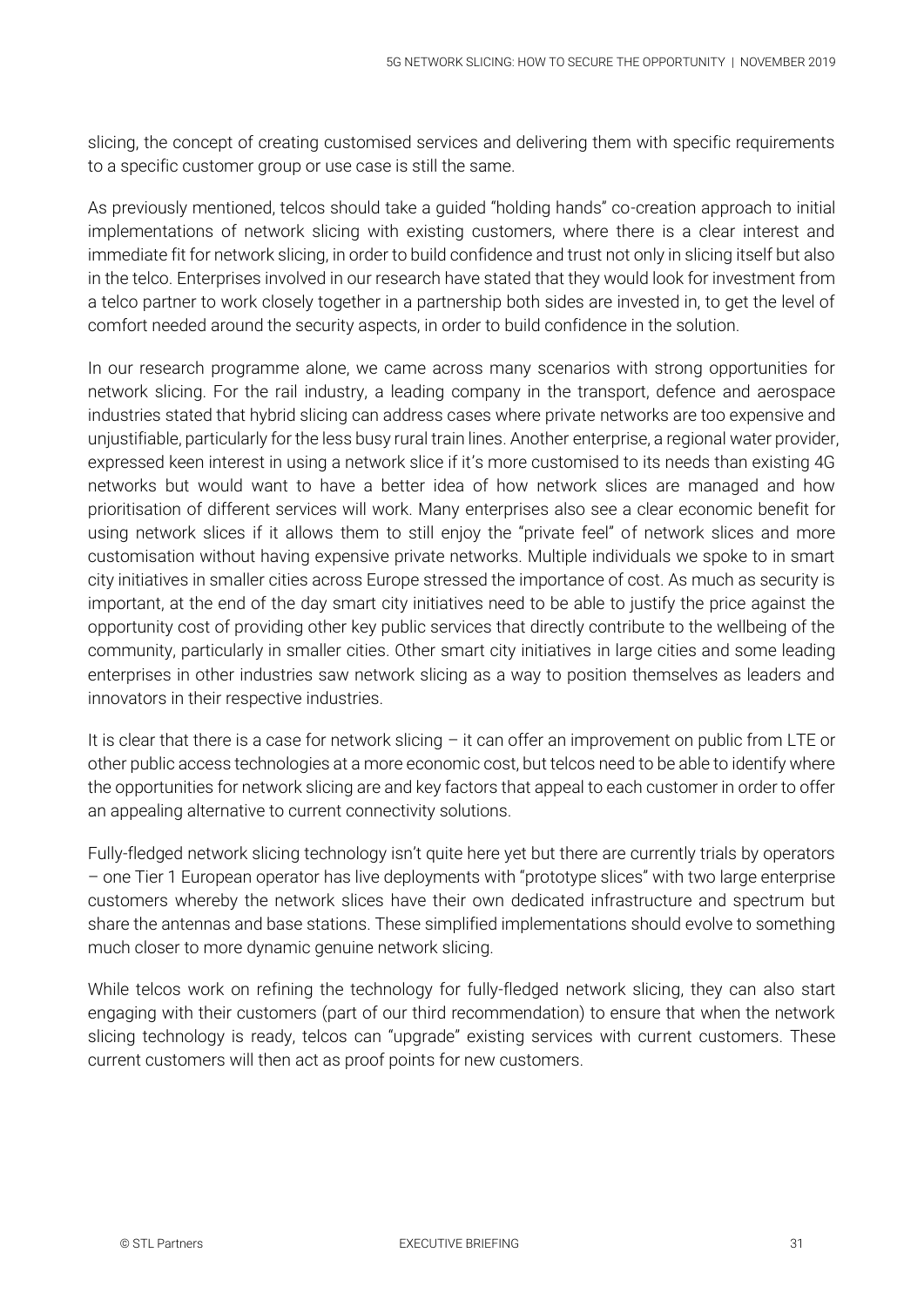#### Upgrade existing implementations with existing customers when ready

Once network slicing technology is ready, telcos can upgrade existing simplified implementations of network slicing with current customers to the fully-fledged network slicing, which will be more dynamic. These customers will then act as proof points for new customers or other existing more "conservative" customers. Ultimately, most enterprises that we have spoken to do not have any ambitions of becoming a connectivity provider; they have their own core businesses and continue to look to telcos to provide the connectivity element. Those that have their own private networks often do so because they feel that it is the only way to meet their demanding requirements on reliability, latency and security.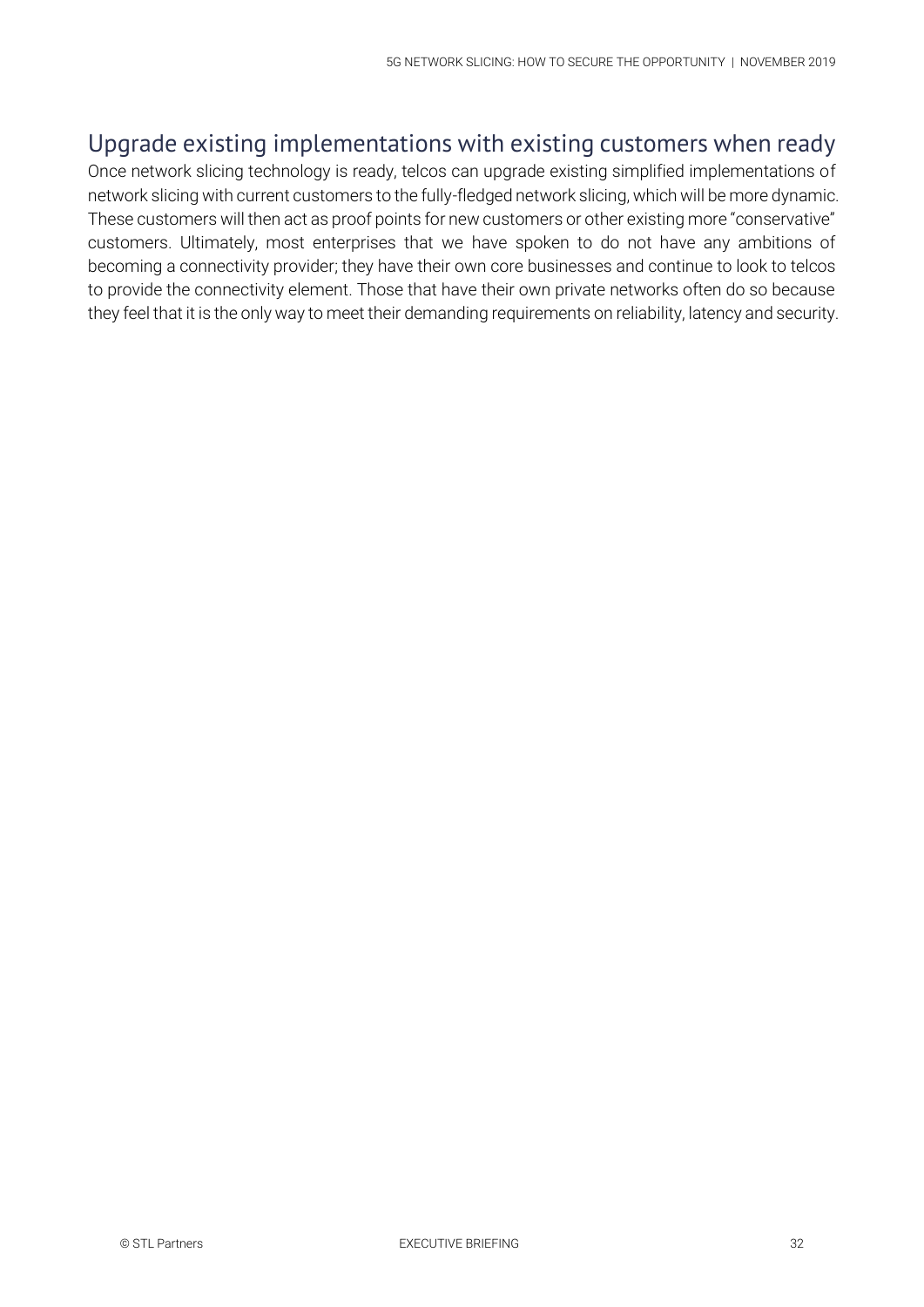## **Conclusion**

Although network slicing promises many benefits for both telcos and enterprises, the industry is still a long way out from making network slicing become reality. The network slicing vision relies on endto-end virtualised networks, which as we know we are still far from, in order for it to be as dynamic, flexible and agile as promised. We anticipate the fully-fledged automated network slicing to be deployed 2-3 years after we have significant rollout and coverage of standalone 5G networks: for most countries, not before 2025.

However, because of long investment cycles and steep learning curves for enterprises, telcos need to act now instead of waiting until the technology is ready for fully-fledged 5G network slicing. There are many takeaways from this report but if there are three things to keep in mind going forward, we would emphasize the importance of the following:

- 1. Focus on network slicing as part of private networking services  $-$  Our research has shown that many enterprises have concerns about public networking and therefore, implicitly, network slicing. However, we see network slicing essentially as a way to deliver private networking services on shared infrastructure. For that reason, telcos must focus their efforts on positioning network slicing as part of a menu of private networking services. This refers to internal organisation, proposition development, go-to-market strategy etc.
- 2. Be open with your customers  $-$  Network slicing is a term that has been thrown around a lot recently. Based on our research, enterprises do not have sufficient understanding about network slicing and therefore have outstanding questions and concerns about security and other key requirements. Telcos need to engage with enterprise customers early via a 'hand holding' approach to help build their understanding and directly address any concerns through open communication. Pre-empt any questions that may come up and prepare appropriate answers to them – this will help convince enterprise customers that any potential risks are addressed and proactively managed.
- 3. Don't wait for technology maturity  $-$  Telcos can start testing and learning from the process now. Telcos can either work with existing friendly enterprise customers or deploy network slicing for internal use to build more experience ahead of commercial roll-out. Some leading telcos are already piloting simplified implementations with existing available technology and will use these implementations as a stepping stone for when fully-fledged network slicing is ready.